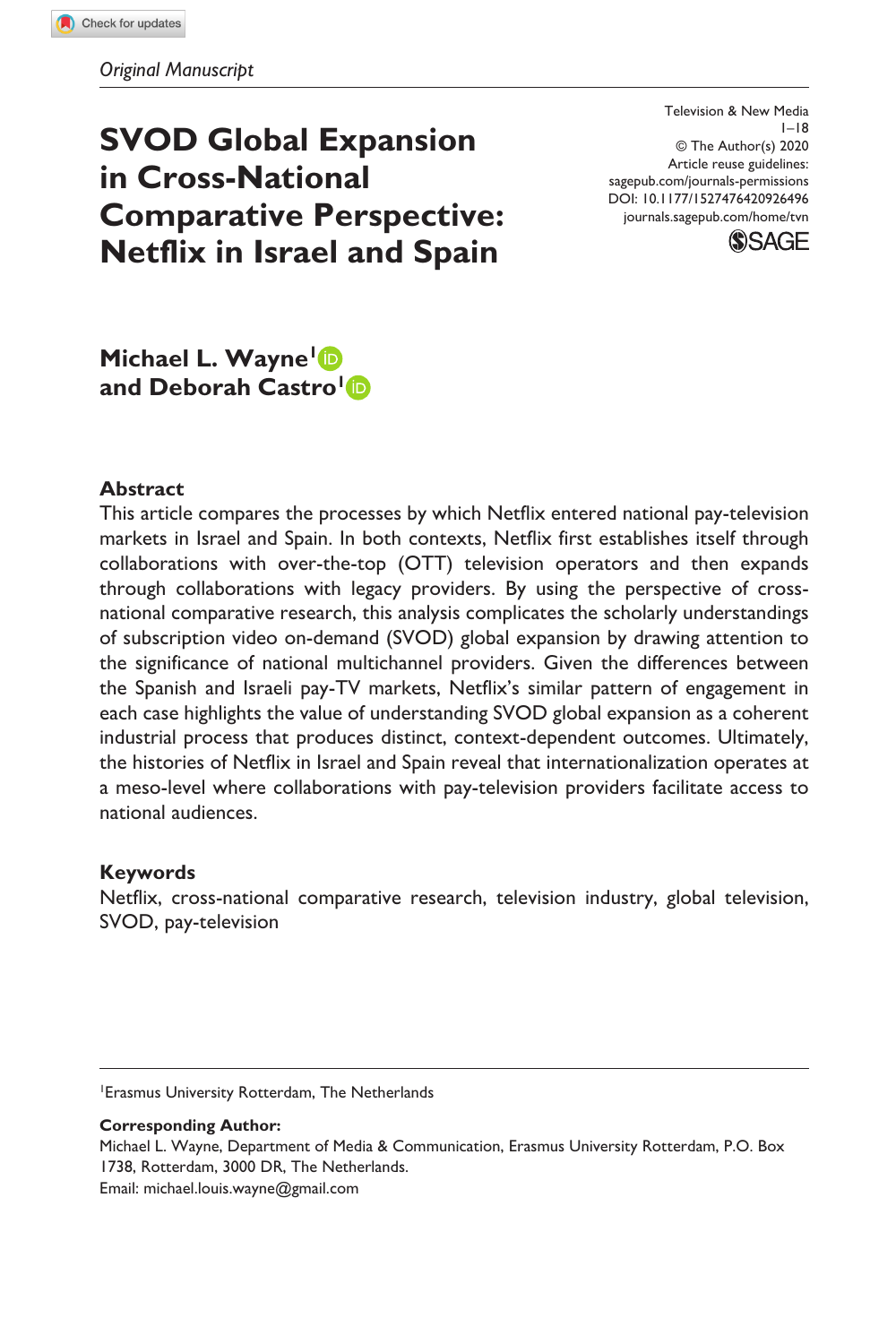### **Introduction**

The international expansion of U.S.-based subscription video on-demand (SVOD) services has attracted a significant amount of scholarly attention in recent years as these Internet-based television providers create new possibilities for global audiences. In late-2019, Netflix, the world's most popular SVOD, has nearly 160 million subscribers in more than 190 countries along with offices and production studios across Europe, Asia, and the Americas (Clarke 2019). Yet, the question of how best to understand SVOD global expansion in relation to national television industries remains contested. Furthermore, little work to date has systematically compared the process of internationalization across multiple national contexts. To fill this gap in the literature, this analysis uses Livingstone's (2003) framework for cross-national comparative research to examine one global SVOD's entry into two international markets. Drawing on industry documents and media coverage, this article constructs country-specific histories of Netflix's engagement with multichannel pay-television providers in Israel and Spain.

This analysis begins with a brief review of the literature addressing Netflix's global expansion. Next, the choice to compare Israel and Spain is presented. The authors explain the differences between the television markets in these two countries and introduce the methods used in the study. The following sections offer brief descriptions of the Israeli and Spanish television landscape during the period immediately before Netflix's arrival focusing on the composition of each pay-television market and relevant regulatory issues in each national context. After providing this necessary background, the next two sections present industrial histories of Netflix in Israel and Spain to highlight significant similarities regarding the company's partnerships with established television providers. In both cases, Netflix initially uses collaborations with national over-the-top (OTT) providers to establish a customer base before expanding its reach through new partnerships with legacy providers.

By using the perspective of cross-national comparative research to explore collaborations between Netflix and pay-television services, this analysis complicates the scholarly understandings of SVOD global expansion by drawing attention to the significance of national multichannel providers. In contrast to existing scholarship that understands localization at the macro-levels of infrastructure and regulation and the micro-levels of content, language, and audience taste (Jenner 2018; Lobato 2019), the histories of Netflix in Israel and Spain reveal that internationalization also operates at a meso-level where collaborations with national pay-television providers facilitate access to national audiences. In light of the significant differences between the Spanish and Israeli pay-television markets, Netflix's pattern of engagement with multichannel providers highlights the value of understanding SVOD global expansion as a coherent industrial process that produces distinct, context-dependent outcomes. This article concludes with a discussion addressing the implications of these findings for future transnational television research exploring streaming service internationalization.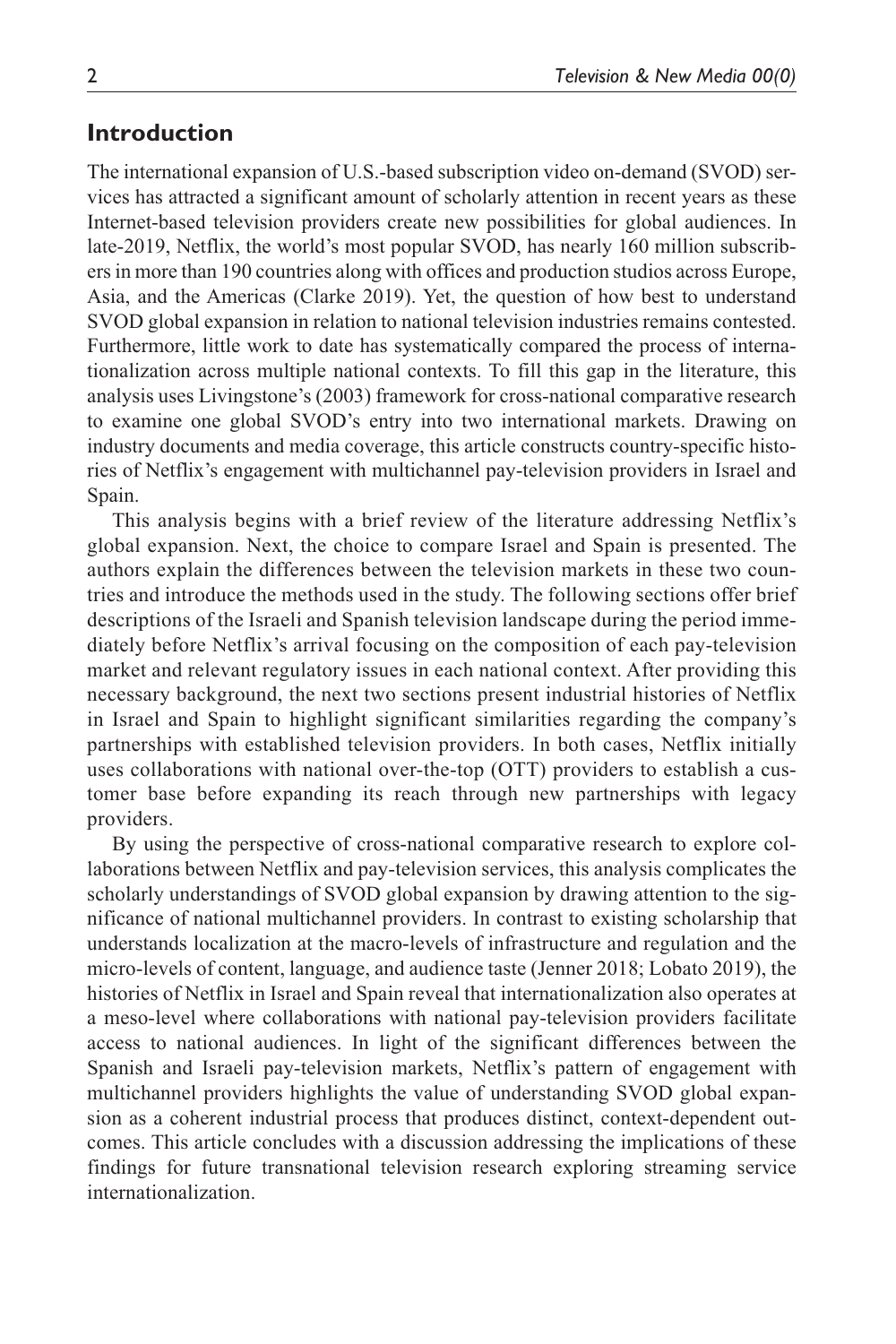#### **Netflix's Global Expansion**

Most scholarship addressing Netflix's global presence examines the company or its streaming service within the context of a specific national market or local television industry, with some notable exceptions (Dwyer et al. 2018; Sanz and Crosbie 2016). Regarding the case of Netflix in Canada, for example, Davis and Zboralska (2017) argue that the inability to properly regulate SVOD services presents serious threats to national broadcasters. In her analysis of the British television industry, Steemers (2016) considers how Netflix's arrival impacted different industry segments in their roles as content exporters over a ten-year period. Considering Australia, Turner (2018) examines Netflix's impact on a market that was once protected from global competitors by geography and regulation. Other research examines issues like local industry responses to Netflix in Israel (Wayne 2020b), the service's impact in the French market (Daidj and Egert 2018), and the company's social media marketing strategies in Spain (Fernández Gómez and Martín Quevedo 2018).

In contrast to such examinations of individual national markets, some recent scholarship explores Netflix's internationalization from the perspective of transnational television, defined as television distribution systems that cross one or more national borders. As a transnational television service, Lobato (2019) argues that Netflix's global expansion should be understood as a multisited process of localization. At the broadest level, the service's ability to operate in any national context is dependent upon adequate broadband infrastructure to support streaming video and regulatory approval. Indeed, the inability to enter the Chinese market due to regulatory obstacles remains Netflix's largest global failure. With the necessary infrastructure in place and having received the approval of regulators, Netflix must then establish a distinctive niche for itself in every international market. According to Lobato (2019, 182), the service's commitment to geographically diverse original productions, like its localization strategy more broadly, demonstrate the "fundamentally local nature of global taste." Jenner (2018) likewise argues that Netflix functions as a transnational broadcaster that integrates itself into national media systems. Citing the example of regulation in Poland, she notes that the company is "often forced to adapt to national culture through media policies" (Jenner 2018, 189). At the same time, translation and dubbing allows for further integration. This "domesticated" content heightens the service's appeal for national audiences even though Netflix series are created for transnational audiences and are often multilingual (Jenner 2018, 237). In particular, dubbing, an expensive process that requires hiring voice actors, allows content to be adapted in more culturally nuanced ways than translation and subtitling alone (Barra 2013).

Although Lobato's and Jenner's analyses of Netflix as transnational television differ in significant ways, both conceptualize SVOD internationalization as a process occurring at the macro-levels of regulation and infrastructure and the micro-levels of language, content, and audience taste. In addition, both scholars argue that a primary consequence of global expansion and the company's efforts to appeal to audiences in more than 190 countries is that it is now impossible to address Netflix as a single, coherent service. According to Lobato (2019), internationalization has structurally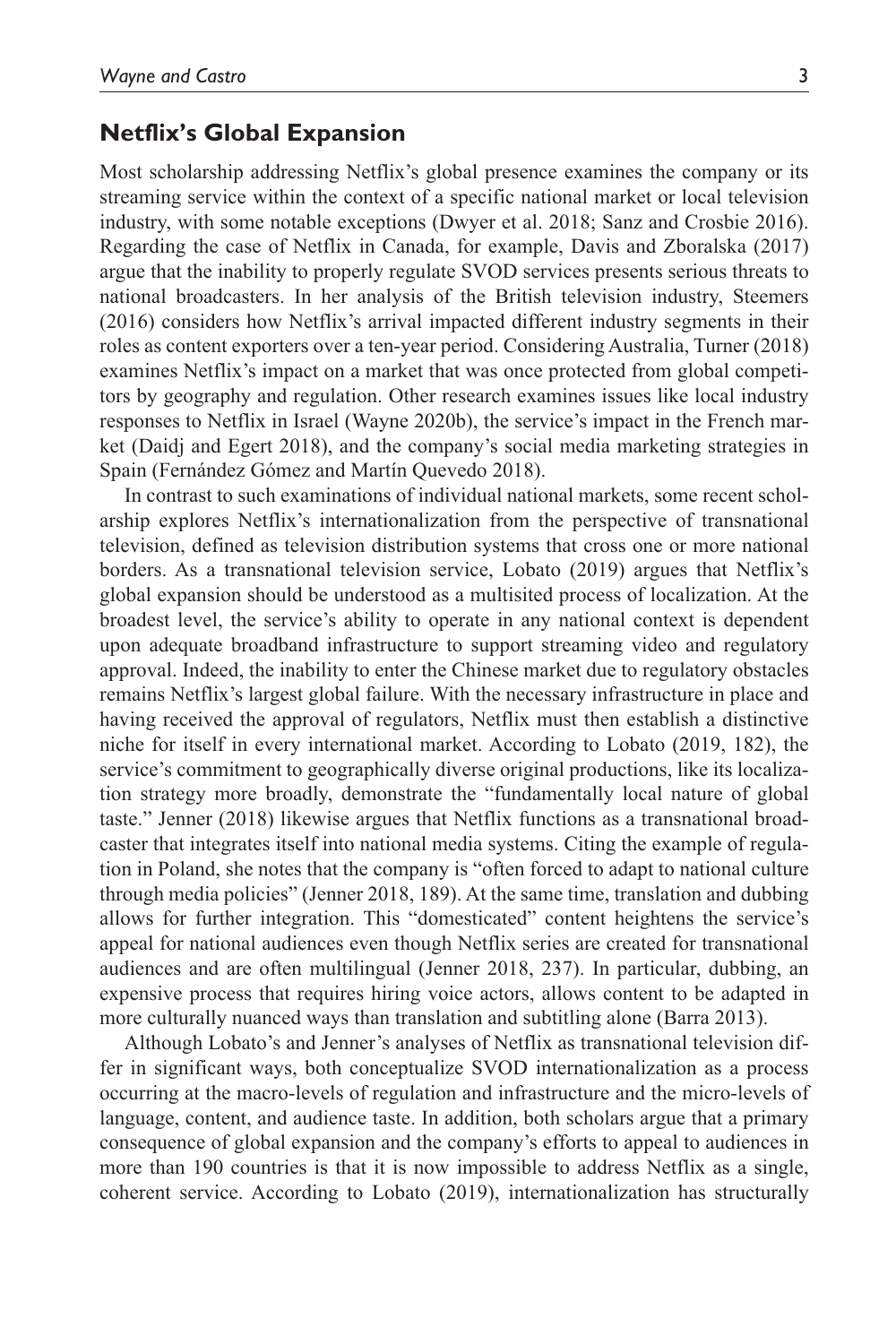transformed Netflix and, as a result, "it may now be more appropriate to see Netflix as a collection of national media services tied together in the one platform rather than as a uniform global service" (Lobato 2019, 184). Similarly, Jenner (2018) argues that by positioning itself differently within each national context and offering different content to each national market, it is no longer possible to "understand Netflix as homogenous" (Jenner 2018, 215). Yet, these considerations of Netflix's internationalization do not address the role of the multichannel video programming distributors (MVPD) who occupy an important space between national regulation and local audiences.

Overlooking the role of MVPDs in the process of SVOD global expansion is problematic for two reasons. First, like regulation and local taste, multichannel providers are one of the sites where, in spite of television's increasingly global realities, significant portions of national television remain just that—national. MVPDs operate in specific national contexts shaped by distinctive cultural and regulatory frameworks. And it is within these frameworks that MVPDs program, advertise, and compete with each other for their share of national consumers. Second, in recent years, executives have explicitly stated that national pay-television partnerships are a key component of the Netflix's global strategy. Speaking at an industry event, Maria Ferreras, Vice President of Business Development for Europe, the Middle East, and Africa said that partnerships with pay-TV providers and other telecommunication services have helped the streaming service "take it to the next level in terms of [subscriber] numbers and countries" (Foster 2018). During an earnings call, Gregory Peters, Chief Product Officer, further explained that the value of MVPD partnerships simplifies new subscriber acquisition noting that "there's a tremendous number of opportunities globally to add those kind of partners and make it easier for members to sign up" (Netflix 2019, 13).

Given the significance of multichannel providers in the context of national television markets and as part of Netflix's global strategy, examining collaborations between SVODs and MVPDs in multiple national contexts will further develop the scholarly understanding of streaming service localization. In addition, as these partnerships take place in the space between national media policy and national audiences, they can begin to reframe Netflix's expansion as a process involving the interpenetration of global and national television industries. This analysis is, thus, guided by the following research questions:

**Research Question 1:** How are national pay-television providers involved in the process of Netflix's internationalization?

**Research Question 2:** What do Netflix's relationships with multichannel providers in multiple national markets reveal about global SVOD localization as an industrial process?

## **Methods**

To begin answering these questions, this analysis uses the perspective of cross-national comparative research. Following a strategy proposed by Livingstone (2003), the choice of countries to include in this analysis aims to maximize difference with the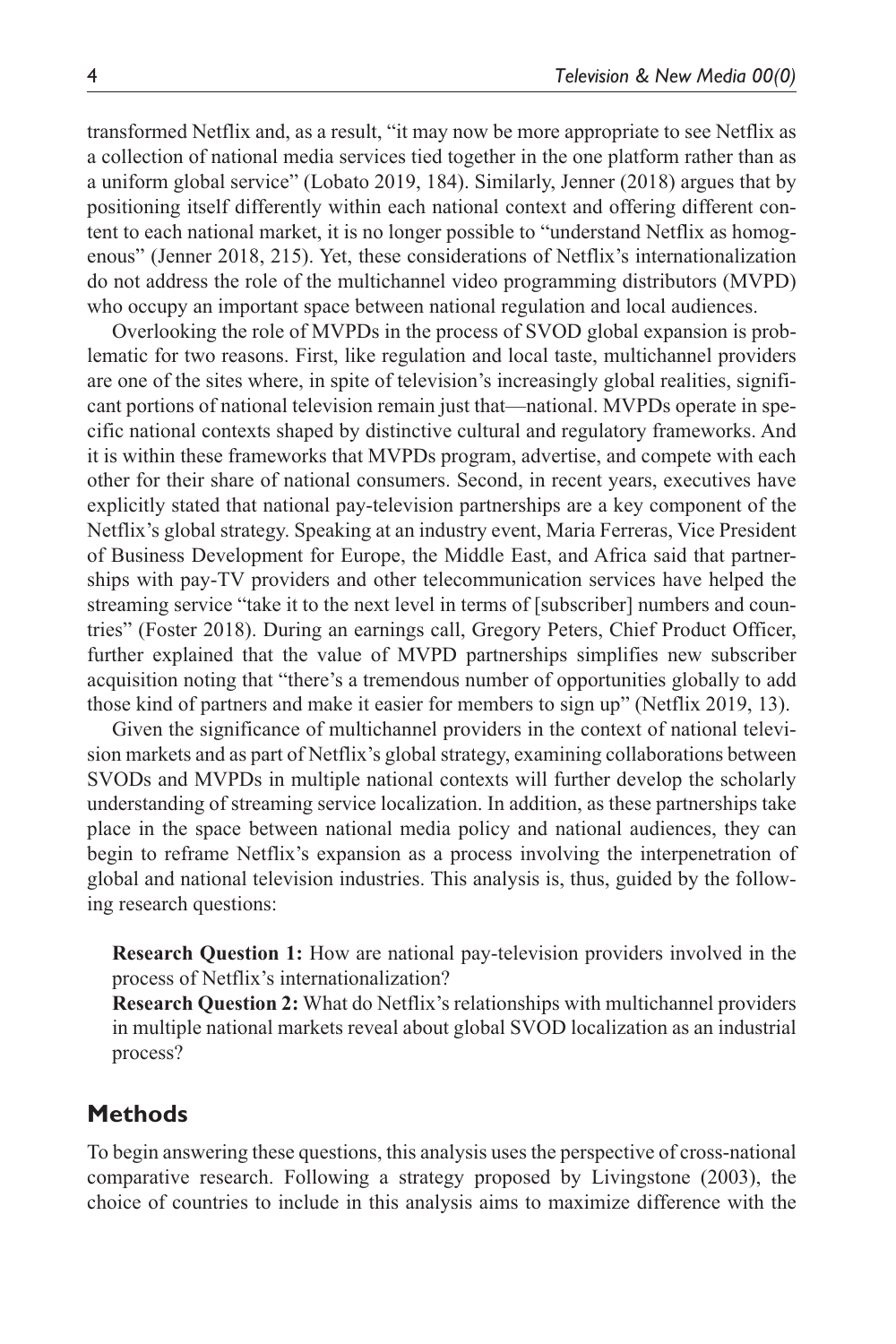goal of producing findings that might be generalizable beyond these particular cases. Specifically, the decision to compare Israel and Spain is primarily a function of the differences in terms of market size, pay-TV penetration, language, and place in the global television market. Israel is a very small national television market (2.3 million households) with substantial pay-TV penetration (65%; Wayne 2017). Hebrew, the more culturally dominant of Israel's two national languages, has limited use outside the country.1 Nonetheless, the Israeli television industry is widely seen as a significant player in the global television market with an established reputation for developing and exporting successful formats in a variety of genres (Shahaf 2016). In contrast, Spain is a mid-sized market (18 million households) with relatively low pay-TV penetration (just 30% in 2015) (Castro 2017). Spanish, of course, is one of the most common global languages, but Spanish television producers have been historically marginal in the global market. Despite these significant differences, one important similarity is that SVOD platforms were unregulated when Netflix entered these markets.

As one of the purposes of this study is to understand SVOD global expansion as an industrial process occurring in multiple national contexts, considerations of Netflix in Israel and Spain are preceded by descriptions of the competitive and regulatory environments in each country during years leading up to the company's arrival. To understand Netflix's engagement with these differing national pay-television markets, this research examines publicly available industry documents and trade press coverage from the global SVOD's first three years in each market. Like Schejter and Lee's (2007) comparative study of cable regulatory policies, this research uses data from the countries being studied to generate country-specific industrial histories that are reported in a longitudinal sequential style. These histories track and contextualize Netflix's partnerships with pay-television providers within the broader contexts of the Israeli and Spanish pay-television markets. Information regarding the number of Netflix subscribers at specific times comes from a variety of sources including governmental agencies and press reports. As Netflix continues to withhold non–U.S. countryspecific subscriber data, these secondary materials are the only available sources for such information. It is important to note that the accuracy of subscriber numbers in the Spanish market cannot be independently verified.<sup>2</sup> Nonetheless, the histories of Netflix's collaborations with pay-television providers in Israel and Spain reveal a pattern characterized by partnerships with OTT providers being followed by partnerships with legacy providers giving the global SVOD access to an increasing number of pay-TV subscribers in each market.

### **The Israeli Television Market in Late-2015**

Like most media industries in Israel, the television sector is heavily concentrated. In late-2015, broadcast television reached consumers through IDAN Plus, a multichannel digital terrestrial television (DTT) platform. Although technically a multichannel offering, at the time, IDAN Plus included only six channels. From 2000 to 2013, the multichannel pay-television market was a strict duopoly consisting of the cable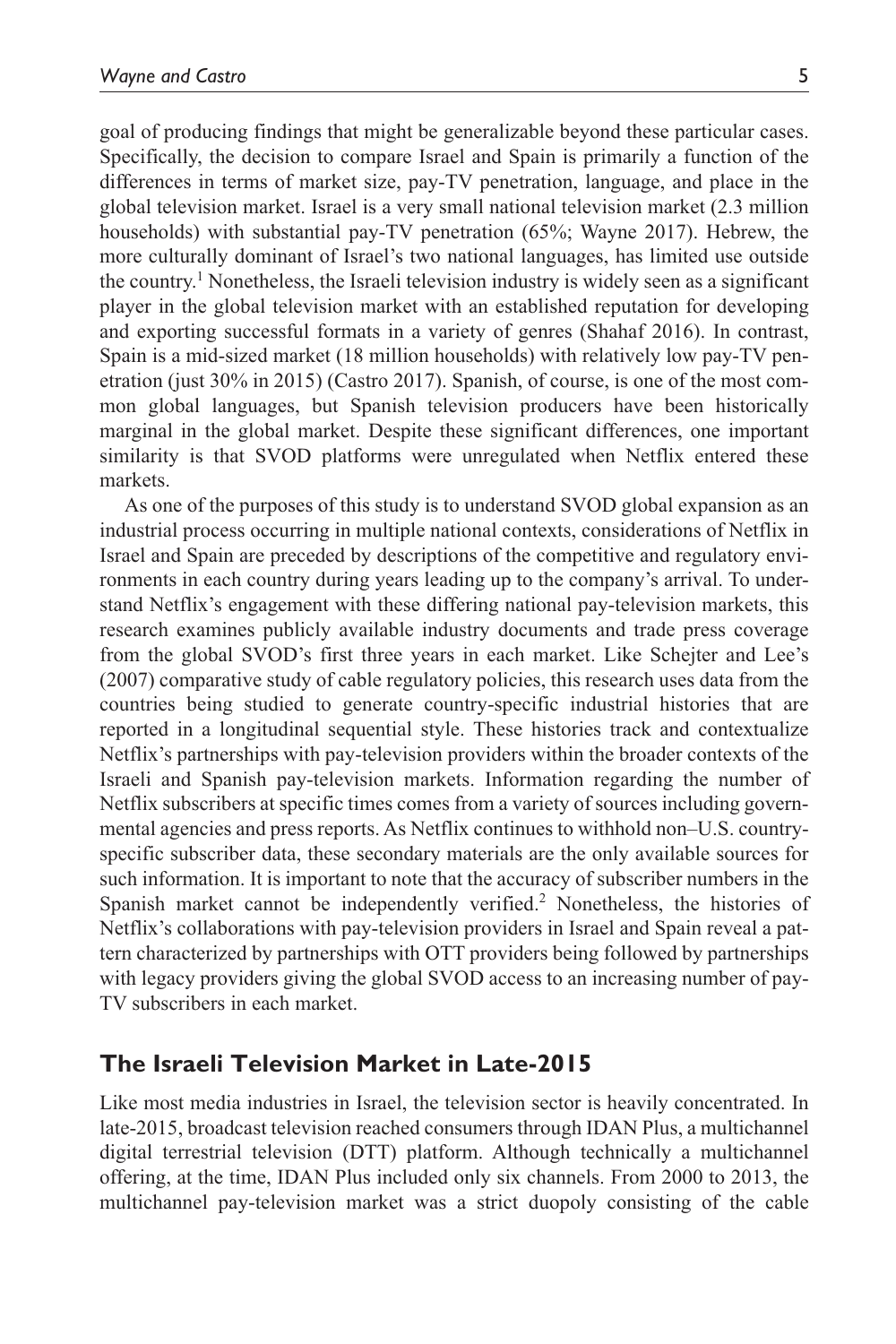provider Hot and the satellite provider Yes although the market share controlled by each provider has varied substantially (Schejter and Yemini 2015, 121). In terms of size, the number of subscribers in the Israeli pay-television has remained relatively stable hovering around 1.5 million households.<sup>3</sup>

In addition to this high level of concentration, Israeli television is also heavily regulated by the Cable and Satellite Broadcasting Council operating within the Ministry of Communications (MOC). As Schejter (2010) observes, electronic media regulation in Israel is characterized by specific cultural and economic obligations. For example, as multichannel operators, Hot and Yes are forbidden from having exclusive distribution rights for foreign content. The only exclusivity allowed pertains to local programming with the goal of encouraging local production and competition for quality content. In addition, both providers are required to carry broadcast channels and several additional "must-carry" channels. Most significantly, Hot and Yes are required to spend 8 percent of their gross annual revenue producing local Hebrew-language television content.

In preparation for the arrival of OTT services including global SVODs like Netflix, in February 2014, the MOC appointed a ten-member public regulatory committee headed by Professor Amit Schejter to develop recommendations for the audiovisual market. Specifically, the committee was asked to propose a new regulatory framework addressing the changes brought about by digital distribution. Although the Schejter committee produced a variety of recommendations (Schejter and Tirosh 2016, Appendix 1), the MOC has not implemented any of them for a variety of political reasons. As a result, audiovisual services that do not rely on traditional cable or satellite technology remain unregulated.

It was in this unsettled regulatory context that Israel's largest mobile service provider Cellcom introduced Cellcom TV, the market's first OTT Internet-based television service, in late December 2014. Although this low-cost platform initially included broadcast channels, some older Hebrew-language programming, and other Israeli channels, the majority of available content was foreign series and movies delivered through VOD. Not surprisingly, Cellcom TV's entry into the multichannel market was characterized as the first meaningful challenge to legacy providers Hot and Yes. At a press conference announcing the launch of the new service, then-Minister of Communications Gilan Erdan proclaimed, "I am excited, like all of Israel that waited for this day" (Perez 2014). He continued, "One of my goals was to reach this moment in which multi-channel television competition in Israel begins. The citizens of Israel pay too much for television. The Hot-Yes duopoly must be fought by increasing competition." Yet, at the end of 2015, a year after Cellcom TV's launch and just days before Netflix's global expansion, the Hot-Yes duopoly remained largely intact with these companies controlling 95 percent of the market.<sup>4</sup>

## **The Spanish Television Market in Mid-2015**

Traditionally, the television market in Spain has been dominated by free content delivered first by over-the-air broadcasting and, since 2010, by DTT. In 2014, the year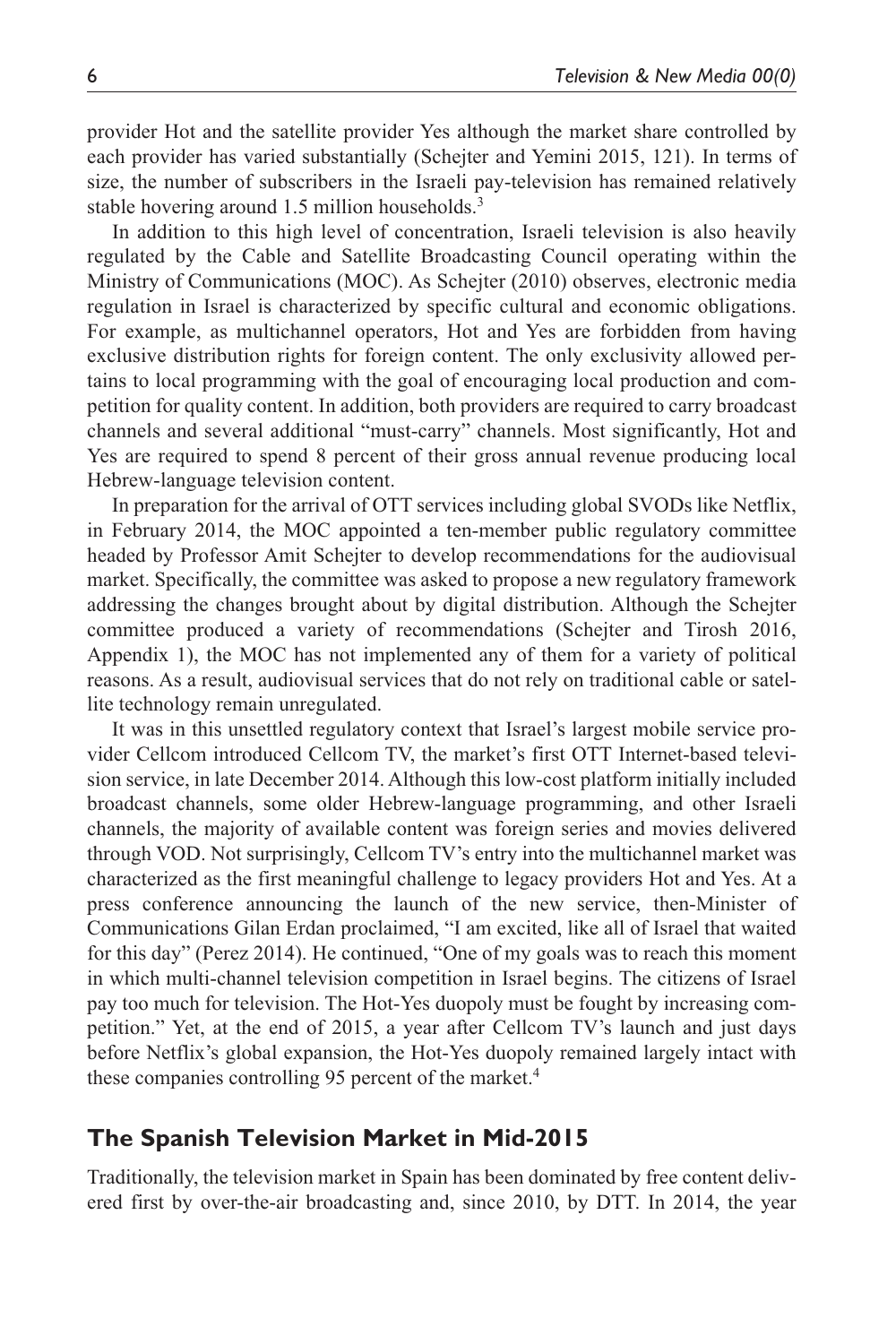before Netflix's arrival, DTT consumption represented 82.1 percent of all television viewing in Spain (Comisión Nacional de los Mercados y la Competencia [CNMC] 2015, 129). Given the popularity of free television content, it is not particularly surprising that the penetration of pay-television in Spain was relatively low, just 21.2 percent in 2013, for example (CNMC 2014, 117). However, as Netflix prepared to enter the Spanish market in mid-2015, the pay-television industry was rapidly expanding its consumer base. That year, 5.6 million households subscribed to at least one pay-television service representing a 40 percent increase from just two years prior (CNMC 2016, 184).5

As pay-television in Spain grew and became increasingly competitive, the industry was also becoming progressively more concentrated with the two largest providers controlling nearly 90 percent of the market.<sup>6</sup> In 2014, Telefónica, Spain's largest telecommunication provider and owner of IPTV service Movistar TV, acquired Canal+, the country's only satellite provider. By mid-2015, Telefónica's launched Movistar+, a video-on-demand service that resulted from the merger between the pay-television channel Canal+ and Movistar TV, originally distributed via broadband connection (Castro and Cascajosa 2020). In 2015, the pay-television service offered by Telefónica service had nearly 3.6 million subscribers (Telefónica 2016, 29) and controlled approximately 70 percent of the pay-television market. With 900,000 subscribers following the 2014 acquisition of ONO, Spain's largest cable television provider, Vodafone was the second largest operator with a market share of nearly 20 percent (Fernandez Gonzalez 2015). Offering only IPTV service to its 215,000 subscribers, Orange was the smallest national provider (Orange 2016, 36). By mid-2015, the rest of the Spanish pay-television market was composed of four regional providers: Euskaltel, R, Telecable, and Procono. In July 2015, Euskaltel, based in the Basque Country, acquired the Galician provider R to create a new regional cable group with 123,000 subscribers (CNMC 2016, 207). Telecable, another northern regional provider operating in Asturias, had 132,000 subscribers in 2015, while Procono, the only regional provider in the south, had less than 23,000 in the same period (CNMC 2016, 207). Collectively, these regional services controlled less than 5 percent of the market.

For Netflix, there were few barriers to enter this growing pay-television market. In Spain, audiovisual communication including television is subject to national regulation and EU (European Union) media law. At the national level, the controversial General Law of Audiovisual Communication requires companies offering their services in Spain and have their headquarters located in the country to dedicate 30 percent of their content catalogs to European productions (half of which must be in one of the official Spanish languages, including the four existing co-official languages). As Netflix had no physical presence in Spain until 2018, when the company opened its first European Production hub in Madrid, the service was unaffected by national laws as it entered the market in 2015. At the international level, EU regulation allows companies located in any member state to operate across the EU. Netflix first established it European headquarters in Luxembourg in 2011 but moved to the Netherlands in 2015 where the tax system is more advantageous. The most significant EU regulation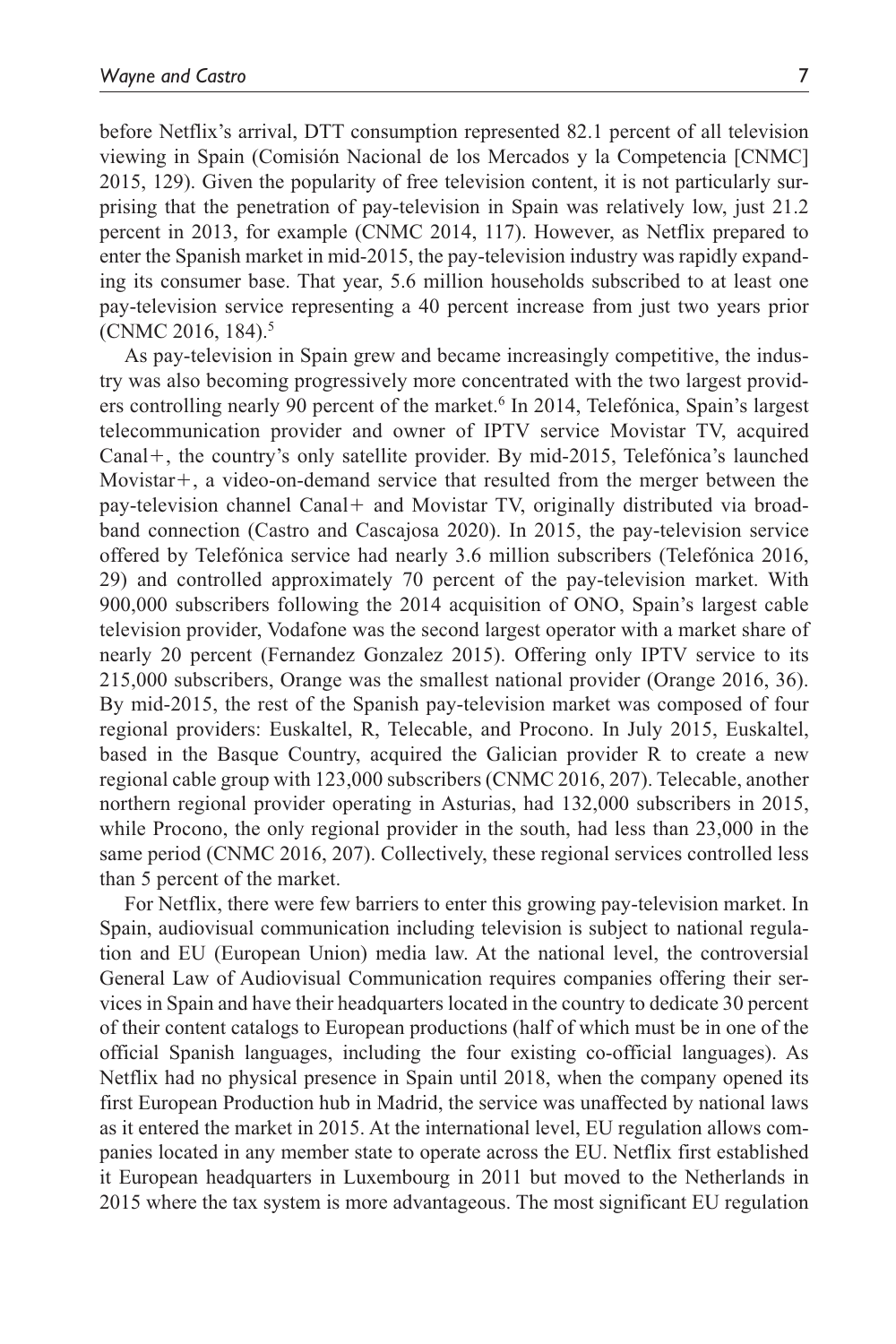affecting Netflix as it prepared to expand into Spain was the Audiovisual Media Services Directive which promotes European audiovisual industries by requiring ondemand video services to include a minimum content quote of European productions. According to EU law, however, member states are given significant freedom to decide how they go about enforcing such directives.

## **Netflix in Israel**

Netflix officially entered the Israeli market on January 6, 2016 as part of the SVOD's expansion into 130 new territories.<sup>7</sup> Prior to this, Israeli consumers could only access the service through virtual private networks. Although the official number of users was (and remains) unknown due to Netflix's longstanding policy of near total data secrecy, some industry insiders believed the service already had a significant number of local subscribers. In December 2015, Uri Gal, Yes' vice-president of marketing, claimed that before its official launch Netflix already had fifty or sixty thousand Israeli subscribers posing as Americans (Ziv 2018a). As both existing and new Israeli subscribers quickly discovered, however, the service's local content library was extremely limited. With only 143 television series and 438 movies, the selection represented 12 percent and 9.5 percent, respectively, of the U.S. library at the time (Ziv 2016). Furthermore, many of Netflix's most popular shows including *House of Cards* (2013–2018) and *Orange is the New Black* (2013–2019) were not available as distribution rights had already been sold to local television providers. In addition, the platform lacked a Hebrew-language user interface and it took nearly six months for the service to begin adding Hebrew subtitles (Levy 2016). In the Hebrew and English local press, Netflix's arrival was largely understood as an additional challenge to legacy providers Hot and Yes (Averbach 2016) even though the service's local appeal was significantly limited by the lack of Hebrew-language content and subtitles.

Netflix's first major attempt to increase the platform's local appeal coincided with the company's first collaboration with a local multichannel provider in July 2017. In a press release titled "Netflix is Now Truly Israeli," the company announced that its Hebrew-language interface had gone live and that "over 75 percent" of the available content was already dubbed or subtitled in Hebrew (Netflix 2017). In the same press release, Netflix announced its collaboration with Partner Communications, the country's second-largest mobile phone operator, who was in the process of launching their new low-cost OTT platform, Partner TV. As Netflix's "first local partner" in Israel, Partner Communications would "run a consumer promotion and will allow members to sign-up and pay for Netflix through their Partner TV bill" later that year (Netflix 2017).<sup>8</sup> This collaboration obliged Partner to heavily promote their association with Netflix and manage local billing. For consumers, Partner TV's package included linear channels and VOD content at a base price of 69 shekel (US\$20) per month with access to Netflix costing an additional 20 shekel (US\$5) per month. With Netflix's least expensive monthly subscription priced at 39 shekel (US\$10), in practical terms, Partner TV entered the multichannel market offering half-price Netflix subscriptions. Yet, it quickly became clear that Partner had a significant amount of flexibility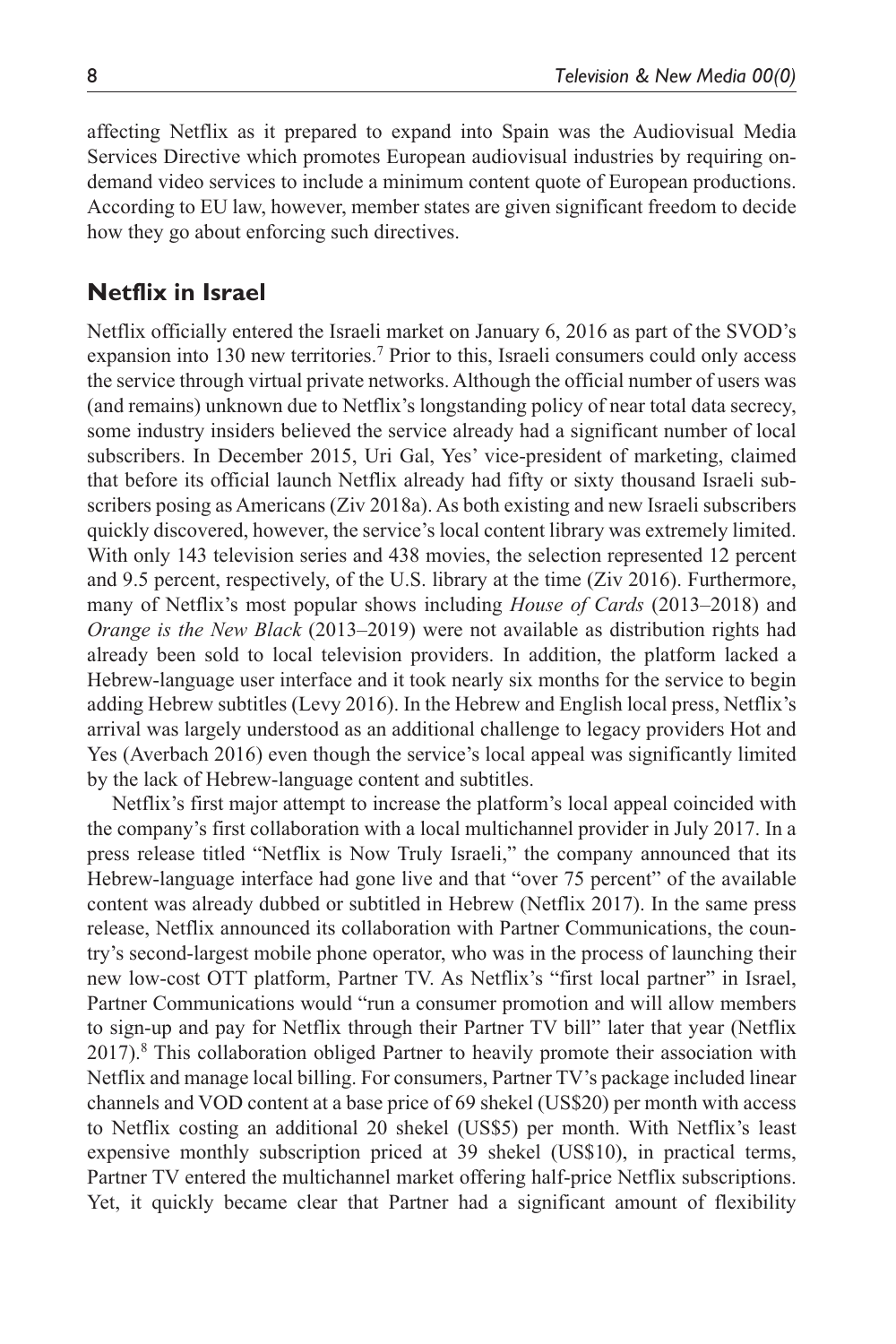regarding the economic specifics of their Netflix promotions. By September 2017, Partner stopped offering half-price subscriptions. Instead, new subscribers received six months of "free" Netflix.<sup>9</sup> This collaboration between Netflix and Partner TV appears to have benefited both companies. During its first six months in the market, Partner TV signed up 50,000 subscribers (Globes Staff 2018). As the majority of these subscribers were receiving subsidized Netflix subscriptions, local estimates placed the number of Netflix subscribers at more than 100,000 (Ziv 2018c).

Netflix's next significant move in the Israeli pay-television market was a collaboration with the country's legacy cable television provider, Hot. The roots of this collaboration trace back to June 2017 when Hot's parent company Altice, which acquired a controlling stake in 2011, signed a global partnership with Netflix covering France, Portugal, Israel, and the Dominican Republic (Tartaglione 2017). According to the multiyear deal, Netflix content was to be made available on all "eligible" Altice devices platforms in those markets. This partnership came on the heels of Altice's announcements that several of its subsidiaries including Hot would be rebranding themselves as part of an effort to create a unified global brand (Globes Staff 2017). Although this rebranding was expected to be completed within the year, the rollout was delayed several times. Hot only officially announced the start of this collaboration in March 2018 as the local provider launched a new 4K set-top converter with Netflix integration (Ziv 2018b). In contrast with Partner TV, Hot does not offer any Netflix promotions. As a result, customers must pay for their Netflix subscriptions separately. Nonetheless, by collaborating with Hot, Israel's largest multichannel provider controlling more than 40 percent of the pay-television market, Netflix positioned itself to significantly expand its local subscriber base in the coming years. By mid-2019, local estimates place Netflix's subscriber count at more than 150,000, although it remains unclear how many of these subscribers are related to their collaboration with Hot (Kitain 2019).

## **Netflix in Spain**

In June 2015, Netflix announced that it would be entering the Spanish market following months of speculation.<sup>10</sup> As a new competitor facing an uncertain regulatory environment as it entered an oligopolistic but increasingly competitive market, Netflix's first significant move in Spain was to align itself with an OTT provider already competing with a well-entrenched legacy firm. Six weeks before the scheduled launch, Vodafone announced that it had signed an agreement to fully integrate Netflix into its television platform.11 At the time, Antonio Coimbra, CEO of Vodafone Spain, explained that the partnership was intended to help Vodafone compete against Movistar+, service which controlled 85 percent of the revenue in the pay-television market (Muñoz 2015). However, this agreement did not include exclusivity as Netflix was expected to appear in several additional pay-television platforms.

Netflix officially launched in Spain on October 20, 2015. Initially, the content library available to Spanish subscribers was significantly smaller than those available to their North American counterparts. In addition, some of Netflix's signature original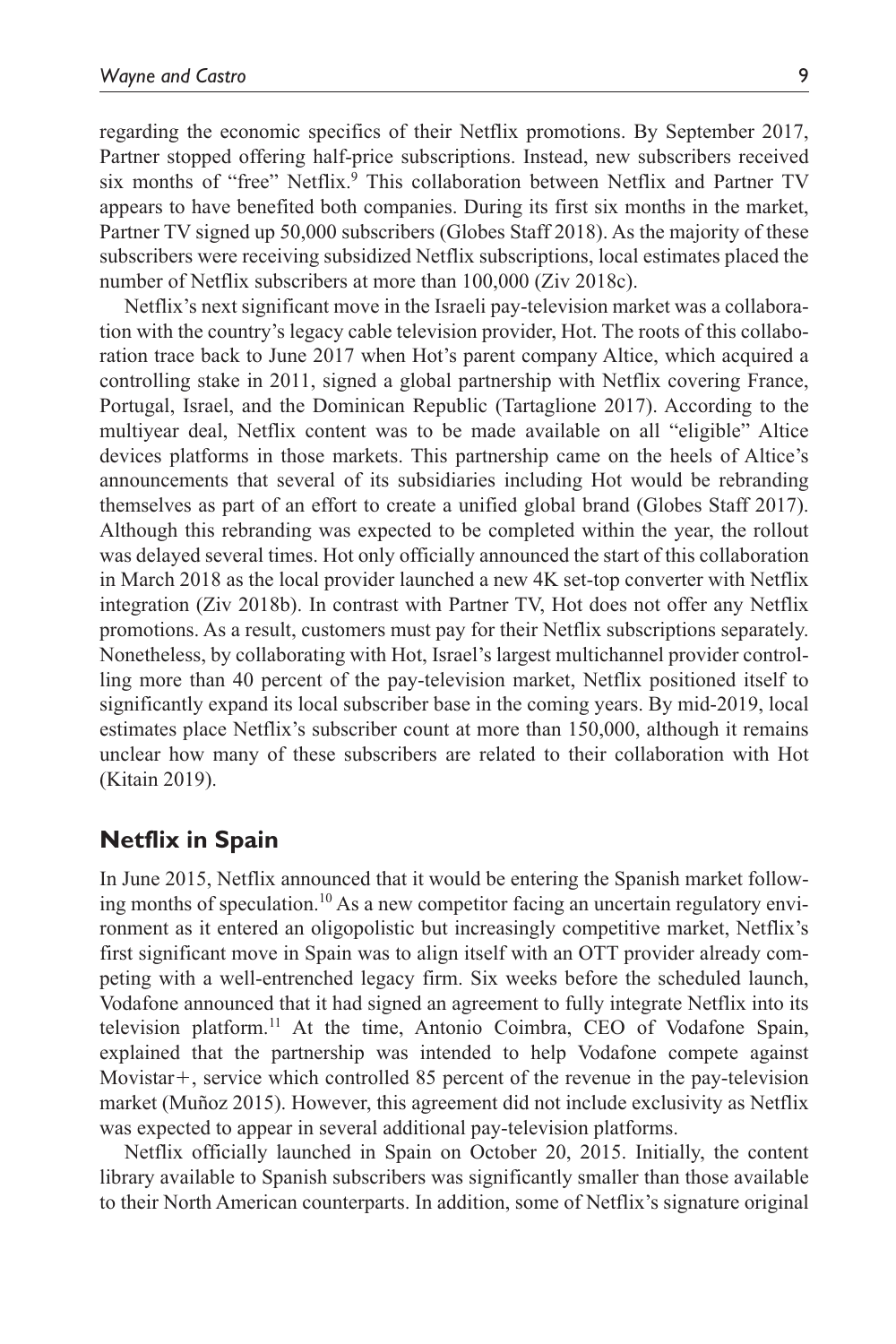series including *House of Cards* and *Orange is the New Black* were not available through the SVOD's interface as the distribution rights had been sold to local multichannel providers. At the launch event in Madrid, Netflix CEO Reed Hastings characterized the lack of familiarity with Internet television as his company's "biggest challenge" in this market and announced a one-month free trial promotion to begin addressing this issue (Rolfe 2015). In addition, Vodafone announced its own promotion offering six months of "free" access to Netflix for customers subscribing to its broadband, mobile, and television bundle as well as those subscribing to its higher tier mobile plans (DTVE Reporter 2015). Although Netflix ended its first year in Spain with an estimated 540,000 subscribers (Fernandez Gonzalez 2017), the company ended its distribution agreement with Vodafone in 2016.<sup>12</sup>

Soon after, Netflix and Orange España announced a new carriage deal that would take effect at the beginning of November 2016. Similar to the prior arrangement with Vodafone, Orange España offered three months of free access to Netflix for customers subscribing to its premium movies and series package (Fernandez Gonzalez 2016). Although this collaboration gave Netflix access to less subscribers than their previous deal with Vodafone, Orange España was in the process of significantly expanding its subscriber base. With 450,000 subscribers in September 2016, the company had more than doubled its pay-television customers from the previous year (Rapid TV News Staff 2015). Working with a smaller multichannel provider did not seem to have any negative impact on Netflix's growth. At the end of June 2017, the global SVOD had 1.16 million Spanish subscribers (Telecompaper Staff 2017). In September 2017, Netflix and Orange renewed and expanded its international distribution partnership, reaching 29 countries in Europe, Africa, and the Middle East (Carrillo 2018). Later that year, Netflix expanded its collaborations with regional pay-television operators through an agreement with the Euskaltel Group. The group, which includes Euskaltel, R, and Telecable (Gorospe 2017), became the first service in Spain to offer customers devices with remote controls featuring a Netflix button and one-click access (Euskaltel 2017). When this collaboration began, Euskaltel, R, and Telecable had nearly 400,000 combined subscribers. However, only a portion of those customers were using new 4K streamers with Netflix integration (Euskaltel 2018). In addition, regional providers did not run "free" Netflix promotions like national providers did.

After more than two years in Spain and in the midst of ongoing partnerships with three OTTs in the pay-television market, Netflix's next significant move was a collaboration with Telefónica and their subsidiary Movistar +, the country's largest multichannel provider. Although reports of an integration agreement first appeared in January 2018 (Telecompaper Staff 2018), the official announcement came four months later when José María Álvarez-Pallete, executive chairman of Telefónica, tweeted a bilingual video of himself conversing with Hastings. In the video, Álvarez-Pallete calls Hastings using a telephone from the first half of the twentieth century like those used in *Las Chicas del Cable* (*Cable Girls*, 2017–), the first Netflix original produced in Spain. Hastings answers in his California office wearing the jumpsuit and Salvador Dalí mask worn by characters in *La Casa de Papel* (*Money Heist*, 2017–), the winner of an International Emmy and the most watched non-English-language series in the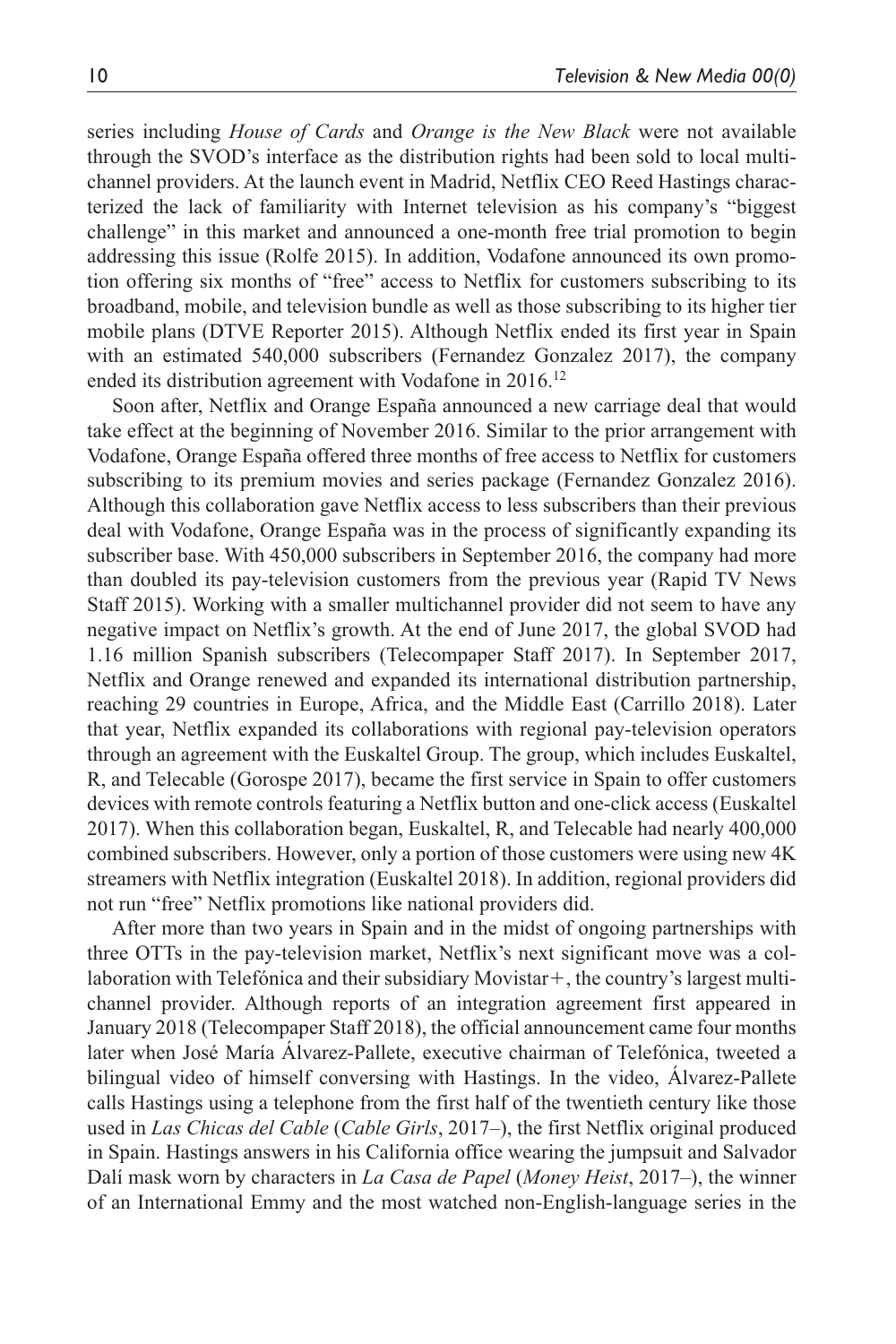history of Netflix (Green 2019).<sup>13</sup> The specific terms of this partnership only became public in December 2018 when Movistar+ launched its Netflix integration with a promotion that included a bundle of both services with a slightly lower prices point than the cost of two separate subscriptions and a new user interface that included a dedicated Netflix section on the main menu (ABC 2018; Mullor 2018). This partnership produced quick results as more than a third of Movistar's new customers subscribed to packages that included Netflix during the first two months of the promotion (Thomson 2019). As Netflix ended 2018 with 2.2 million subscribers (Hopewell 2019), its collaborations with Movistar+, Orange, and Euskaltel's regional operators gave the global SVOD access to the majority of consumers in the Spanish pay-television market with significant opportunities for growth in the near future.

## **Netflix Localization in Cross-National Comparative Perspective**

Using the framework of cross-national comparative research (Livingstone 2003), this analysis tracks and contextualizes Netflix's collaborations with Israeli and Spanish multichannel pay-television providers during the company's first three years in each market. Looking at the sequence of these collaborations in both cases, partnerships with OTT providers are followed by partnerships with each country's largest legacy multichannel service. Indeed, these deals provide Netflix with access to the majority of pay-television customers in both Israel and Spain. The opportunities available in each market vary considerably. Given its size, recent growth, and the presence of multiple regional operators, the larger number of collaborations in Spain relative to Israel is not particularly surprising. In addition, Netflix's partnership with Hot in Israel, which stems from a global agreement with Hot's parent company Altice, does not have a correlate in Spain. Despite these differences, an exploration of these collaborations allows us to answer to the questions guiding this research regarding the role of MVPDs in Netflix's global expansion and SVOD localization as an industrial process.

First, the histories of Netflix in Israel and Spain demonstrate that the company's global expansion involves extensive collaborations with national pay-television providers that benefit both parties. In other words, Netflix complements its direct-toconsumer relationship with a model of partnering with national players. This finding represents a contribution to the understanding of Netflix's internationalization strategy. Although the specific nature of such collaborations varies in terms of issues like exclusivity and consumer promotions, the available evidence indicates that these deals are related to subscriber growth. Yet, the lack of official information disseminated by the company itself is a limitation that prevents this research from addressing the significance of these collaborations for Netflix in a given market. Nonetheless, there are reasons to question Netflix executives who claim that these deals represent a "relatively small fraction of our [subscriber] acquisition" (Netflix 2019, 14) in places like Israel where the service's marketing is handled almost exclusively by its local partners (Wayne 2020a).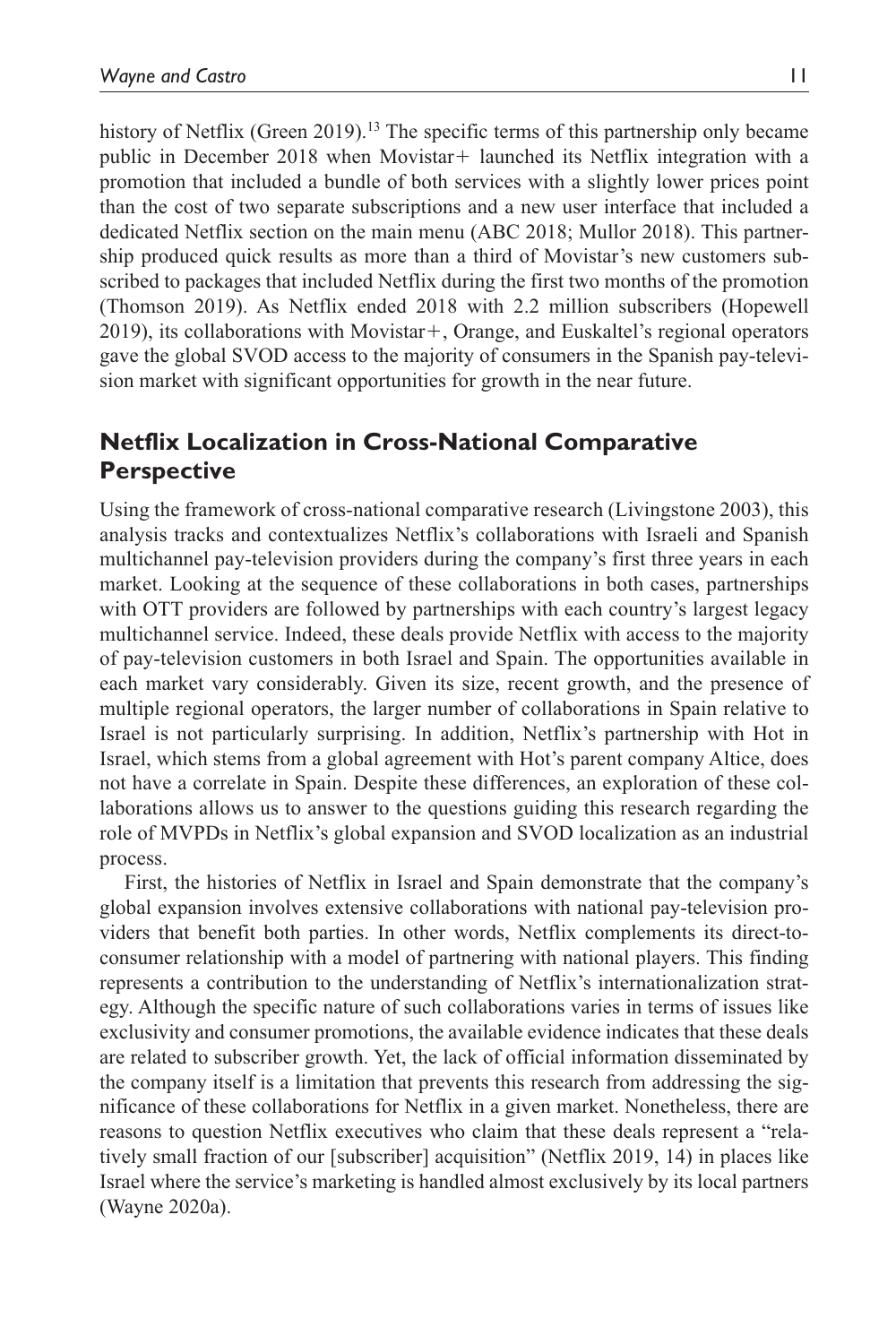Second, this research further develops scholars' understanding of SVOD localization as a multisited industrial process. Specifically, Netflix's relationships with MVPDs in Israel and Spain demonstrate that localization also occurs in the space between the macro-levels of regulation and infrastructure and the micro-levels of language, content, and audience taste. At this meso-level of analysis, pay-television partnerships represent an important step between a global SVOD's entry into a specific national market and the provision of differentiated content to national audiences with specific television tastes. In this context, Netflix's success in a given country reflects the company's ability to exploit opportunities in national pay-television markets and use collaboration to facilitate access to local audiences. Furthermore, from an industrial perspective, Netflix's relationships with national multichannel providers resemble the company's complex relationships with telecommunication services. As Carrillo (2018) observes in his analysis of Netflix's business model, although Internet service providers strategically use the global SVOD to boost their own subscriber numbers, Netflix might well be using Internet service providers to retain their existing subscriber base and reduce churn. Similar dynamics now seem to drive collaborations in some national pay-television markets.

Ultimately, partnerships between Netflix and MVPDs confirm what media scholars have long claimed about transitions between old and new media. New media forms do not replace old ones; the interplay of old and new is an ongoing negotiation between established and emerging practices. Rather than supporting naïve notions of digital disruption ushering in the "post-TV" era, this research illustrates the folly of presuming that Internet distributed television will replace traditional distribution models. In addition, collaborations with national providers represent a significant shift in Netflix's overall strategy. Less than three years before expanding into 130 new territories, the company released a document titled "Netflix Long Term View" which begins with the statement, "Over the coming decades and across the world, Internet TV will replace linear TV" (Netflix 2013, 1). By 2018, partnerships with the pay-television providers like Hot and Movistar + that Netflix had recently sought to replace have become "integral" for sustained subscriber growth (Foster 2018). Future research would do well to continue exploring global SVOD collaborations with national pay-TV operators to better understand the contours of such arrangements in different national contexts. Gaining access to official data would help researchers offer more accurate interpretations of Netflix strategies and company executives have expressed interest in greater transparency moving forward (Patten 2019). Until then, data collected by means of semi-structured in-depth interviews with, for example, MVPD executives would shed more light about the experiences of these partnerships. In addition, the design of a multinational and longitudinal study examining Netflix's internationalization strategy should be also considered.

#### **Declaration of Conflicting Interests**

The authors declared no potential conflicts of interest with respect to the research, authorship, and/or publication of this article.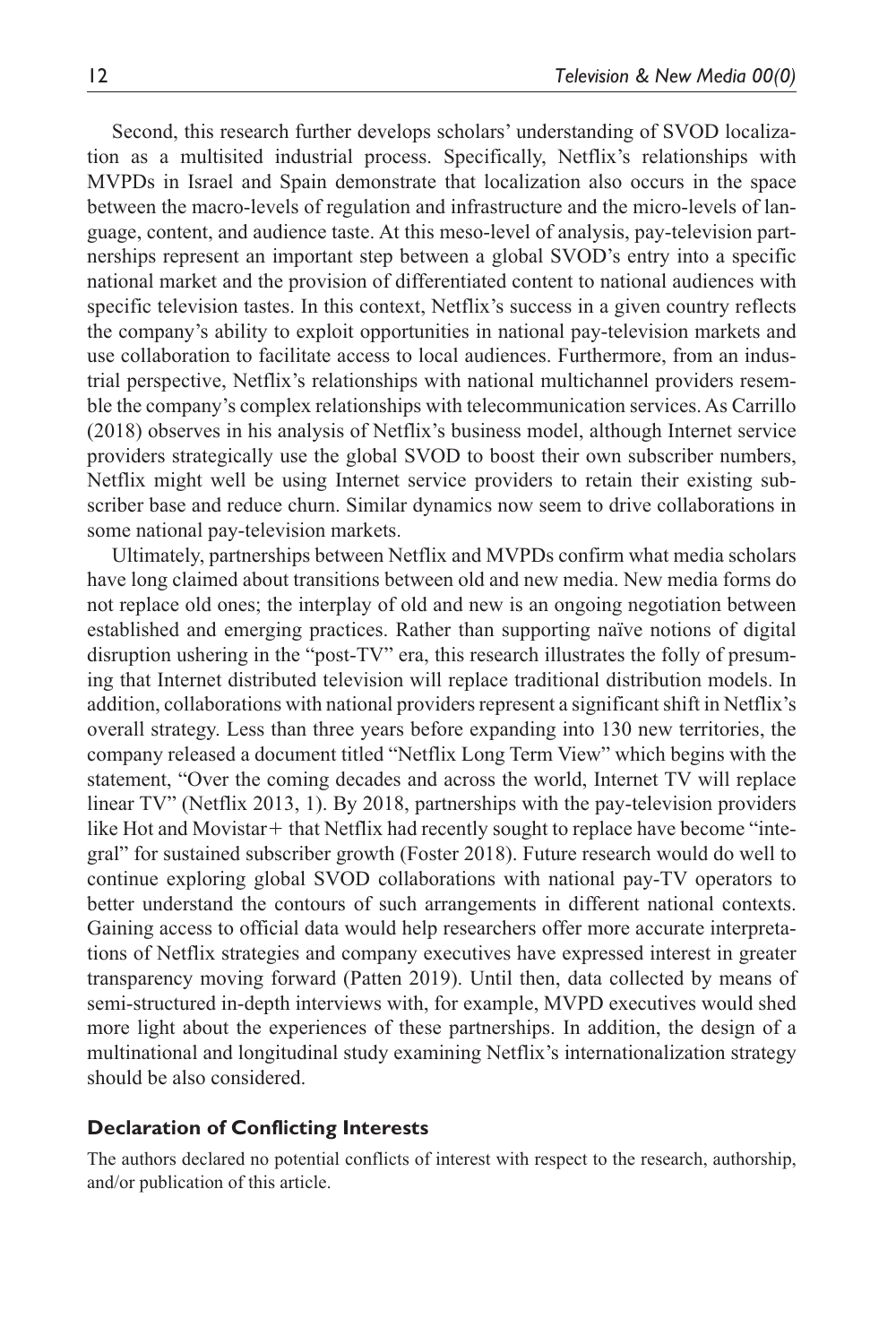### **Funding**

The authors received no financial support for the research, authorship, and/or publication of this article.

## **ORCID iDs**

Michael L. Wayne **<https://orcid.org/0000-0003-1003-4047>** Deborah Castro **D** <https://orcid.org/0000-0001-7980-0964>

#### **Notes**

- 1. In Israel, language has become increasingly politicized as a result of the ongoing conflict with the Palestinians. In July 2018, the Israeli parliament passed the so-called "nationstate" law which, among other things, downgraded Arabic from a national language to a language with "special status" (Halbfinger and Kershner 2018).
- 2. In late-2019, CNMC announced an interruption of their reports about over-the-top (OTT) players due to a lack of clarity in their survey (Cano 2019).
- 3. Any attempt to perform a nation-level analysis of Israel's media markets is complicated. Inside the Green Line that separates Israel from the West Bank and Gaza, the total population is approximately 8.7 million. Roughly 20 percent of this population are Arabs. Thinking about these demographics in the context of Meehan's (1990) arguments regarding the commodity audience, it is unsurprising that some viewers are more valuable than others. In Israel, this reality manifests itself in a variety of ways. For example, Hebrewlanguage channels are largely uninterested in measuring their Arab audience. In addition, opinion polls are routinely published only for the Jewish population. As Bourdon and Ribke (2016, 170) note in their analysis of television ratings in Israel, "In the end, the figures of both the audience (ratings) and the public (polls), supposed to represent the whole nation, represent only or mostly the dominant majority which imposes its notion of citizenship."
- 4. Hot ended the year with 828,000 subscribers and 54 percent of the market (Hot 2016, 10 [part B]). With 635,000 subscribers, Yes controlled 41 percent of the market (Bezeq 2016, 16). During their first twelve months of operation, Cellcom TV acquired 70,000 subscribers giving the OTT provider 5 percent of the pay-TV market (Cellcom 2016).
- 5. This figure refers to online TV services offered by traditional pay-TV operators, not including exclusively OTT operators. However, the popularity of such services was believed to be quite marginal at the time.
- 6. As Medina et al. (2019) note, the combination of pay-television with other telecommunication services, including Internet and telephony, was key to the subscriber growth of leading operators.
- 7. It should be noted that Netflix has never had any official presence in Israel.
- 8. Although corporate press releases (Netflix 2017) tout the first-of-its-kind relationship between Netflix and Partner TV, in fact, these deals have become a standard business practice for Netflix and the company uses a variation of the same press release for each territory.
- 9. Little is known about the economics arrangements associated with "free" Netflix promotions offered by national multichannel providers. In his work on the Israeli pay-television market, Wayne (2020b, 12) recounts one executive's characterization of these promotions as "platform sales" that obligate the national provide to subsidize subscriber access to Netflix at a slightly discounted rate. Although it is unclear whether platform sales include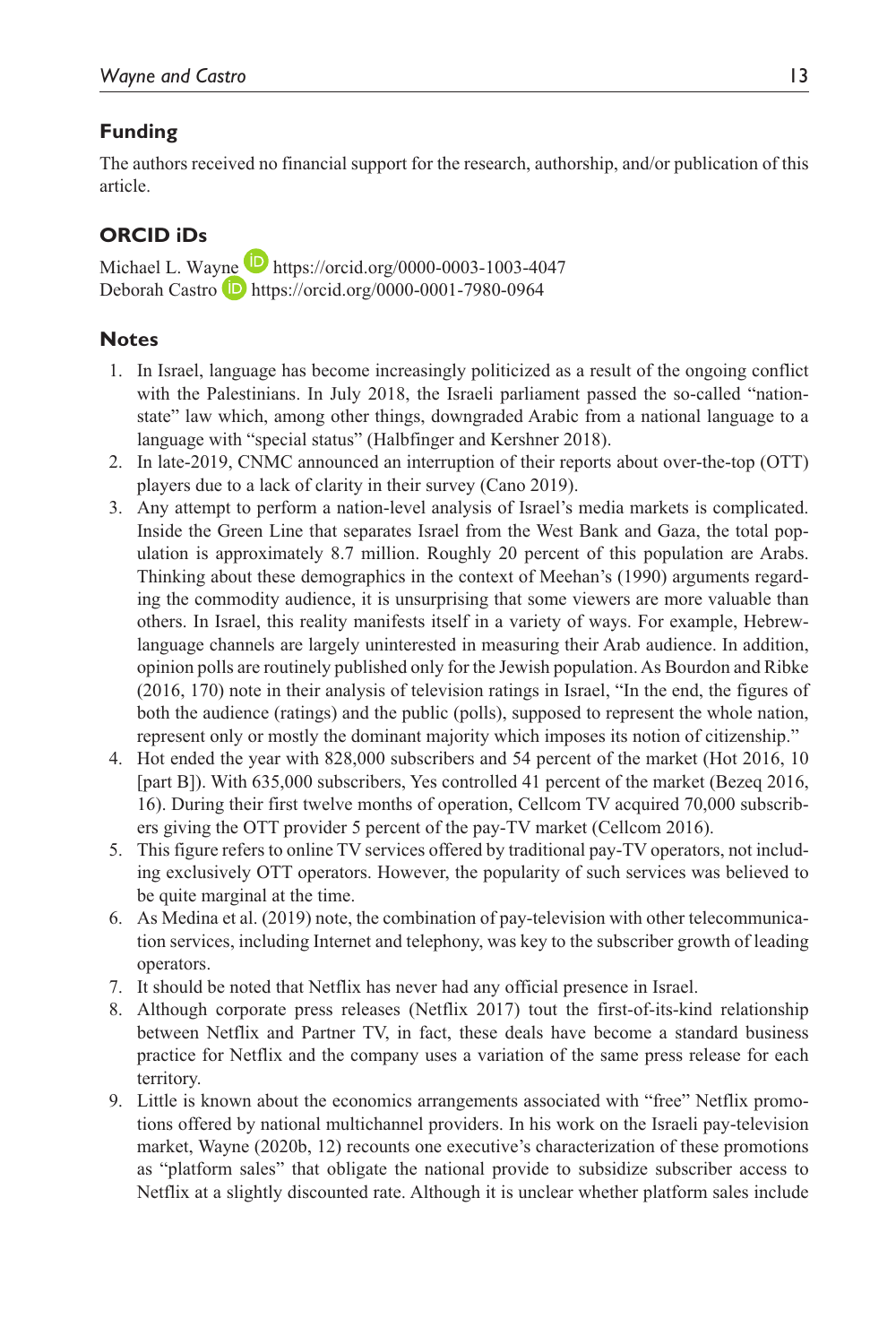similar subsidies across markets, this executive's account certainly implies that there is no such thing as "free" Netflix.

- 10. Netflix entered the Latin American market at the end of 2011 which generated speculation about Netflix arriving in Spain in early-2012 (Flores 2011).
- 11. The specific terms of this collaboration were not made public and it was unclear whether Vodafone would have similar promotional and financial obligations as other Netflix local partners.
- 12. Several months earlier, Vodafone signed a carriage deal with HBO related to the launch of the channel's streaming service HBO España in November 2016. It is important to note that following end of their agreement Netflix was still available through Vodafone although Vodafone customers could no longer benefit from Netflix-related promotions and the Netflix app was no longer integrated with Vodafone streaming devices (Carrillo 2018).
- 13. The first fifteen episodes of the series were originally created for the linear service Antena 3 by Vancouver Media and Atresmedia. Netflix bought the international distribution rights for those episodes and acted as a producer for the following seasons.

#### **References**

- ABC. 2018. "Acuerdo Netflix-Movistar: guía práctica para el usuario con dudas" [Netflixmovistar Agreement: Practical Guide for the User with Doubts]. *ABC*, December 11. [https://www.abc.es/play/series/noticias/abci-acuerdo-netflix-movistar-guia-practica-para](https://www.abc.es/play/series/noticias/abci-acuerdo-netflix-movistar-guia-practica-para-usuario-dudas-201812110306_noticia.html)[usuario-dudas-201812110306\\_noticia.html](https://www.abc.es/play/series/noticias/abci-acuerdo-netflix-movistar-guia-practica-para-usuario-dudas-201812110306_noticia.html).
- Averbach, Lior. 2016. "Netflix Doesn't Challenge the HOT-YES Duolopy, Yet." *Globes*, January 7. [http://www.globes.co.il/en/article-netflix-doesnt-challenge-the-hot-yes-duo](http://www.globes.co.il/en/article-netflix-doesnt-challenge-the-hot-yes-duopoly-yet-1001094016)[poly-yet-1001094016.](http://www.globes.co.il/en/article-netflix-doesnt-challenge-the-hot-yes-duopoly-yet-1001094016)
- Barra, Luca. 2013. "Invisible Mediations: The Role of Adaptation and Dubbing Professionals in Shaping US TV for Italian Audiences." *VIEW Journal of European Television History and Culture* 2 (4): 101–11.
- Bezeq. 2016. "Bezeq The Israel Telecommunication Corporation Ltd. Periodic Report for the Year 2015." https://ir.bezeq.co.il/static-files/8ab37c2d-10b8-4ee1-a0fa-067bd2f9b131.
- Bourdon, Jerome, and Nahuel Ribke. 2016. "Ratings, the State and Globalization: The Politics of Television Audience Measurement in Israel." *Media, Culture & Society* 38 (2): 159–74.
- Cano, Fernando. 2019. "La CNMC deja de publicar datos de usuarios de HBO y Netflix a la espera de reformar su encuesta" [The CNMC Interrupts the Distribution of Data Related to HBO and Netflix Users Until Its Survey Is Redesigned]. *El Español*, October 16. [https://](https://www.elespanol.com/economia/medios/20191016/cnmc-publicar-usuarios-hbo-netflix-fiscalidad-digital/436957520_0.html) [www.elespanol.com/economia/medios/20191016/cnmc-publicar-usuarios-hbo-netflix-fis](https://www.elespanol.com/economia/medios/20191016/cnmc-publicar-usuarios-hbo-netflix-fiscalidad-digital/436957520_0.html)[calidad-digital/436957520\\_0.html.](https://www.elespanol.com/economia/medios/20191016/cnmc-publicar-usuarios-hbo-netflix-fiscalidad-digital/436957520_0.html)
- Carrillo, Javier. 2018. "*Paradigma Netflix: El Entretenimiento de Algoritmo"* [Netflix Paradigm: Algorithmic Entertainment]. Barcelona: Editorial UOC.
- Castro, Deborah. 2017. "Netflix in Spain." *Global Internet TV Consortium* (Blog), August. <https://global-internet-tv.com/netflix-country-reports/spain/>.
- Castro, Deborah, and Concepción Cascajosa. 2020. "From Netflix to Movistar+: How Subscription Video-on-demand Services Have Transformed Spanish TV Production." *Journal of Cinema and Media Studies* 59 (3): 154–60.
- Cellcom. 2016. "Cellcom Israel Announces Fourth Quarter and Full Year 2015 Results." Press Release. [http://investors.cellcom.co.il/2016-03-15-Cellcom-Israel-Announces-Fourth-](http://investors.cellcom.co.il/2016-03-15-Cellcom-Israel-Announces-Fourth-Quarter-And-Full-Year-2015-Results)[Quarter-And-Full-Year-2015-Results](http://investors.cellcom.co.il/2016-03-15-Cellcom-Israel-Announces-Fourth-Quarter-And-Full-Year-2015-Results).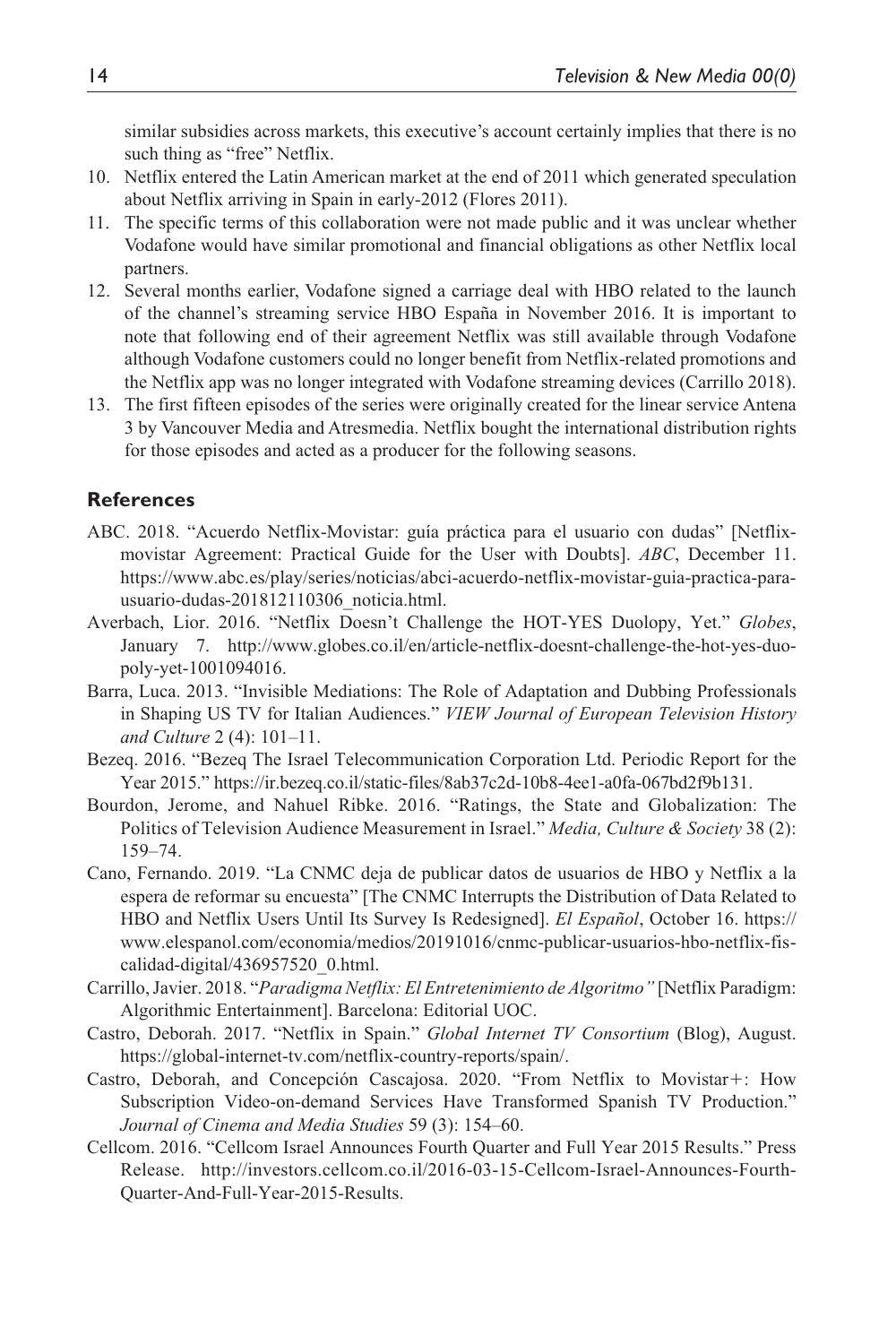- Clarke, Stewart. 2019. "A Look at Netflix's Ever-increasing Physical Footprint in International Territories." *Variety*, November 7. [https://variety.com/2019/biz/news/netflix-international](https://variety.com/2019/biz/news/netflix-international-territories-1203395845/)[territories-1203395845/](https://variety.com/2019/biz/news/netflix-international-territories-1203395845/).
- Comisión Nacional de los Mercados y la Competencia. 2014. "Telecommunications and Audiovisual Sector Economic Report 2014." Comisión Nacional de los Mercados y la Competencia. [https://www.cnmc.es/sites/default/files/1539380\\_3.pdf](https://www.cnmc.es/sites/default/files/1539380_3.pdf).
- Comisión Nacional de los Mercados y la Competencia. 2015. "Telecommunications and Audiovisual Sector Economic Report 2015." Comisión Nacional de los Mercados y la Competencia. [https://www.cnmc.es/sites/default/files/1539347\\_1.pdf](https://www.cnmc.es/sites/default/files/1539347_1.pdf).
- Comisión Nacional de los Mercados y la Competencia. 2016. "Telecommunications and Audiovisual Sector Economic Report 2016." Comisión Nacional de los Mercados y la Competencia. [https://www.cnmc.es/sites/default/files/1504320\\_7.pdf](https://www.cnmc.es/sites/default/files/1504320_7.pdf).
- Daidj, Nabyla, and Charles Egert. 2018. "Towards New Coopetition-based Business Models? The Case of Netflix on the French Market." *Journal of Research in Marketing and Entrepreneurship* 20 (1): 99–120.
- Davis, Charles, and Emilia Zboralska. 2017. "Transnational over-the-top Media Distribution as a Business and Policy Disruptor: The Case of Netflix in Canada." *The Journal of Media Innovations* 4 (1): 4–25.
- DTVE Reporter. 2015. "Vodafone Spain Offering Netflix Free for Six Months." *Digital TV Europe*, October 22. [https://www.digitaltveurope.com/2015/10/22/vodafone-spain-offer](https://www.digitaltveurope.com/2015/10/22/vodafone-spain-offering-netflix-free-for-six-months/)[ing-netflix-free-for-six-months/.](https://www.digitaltveurope.com/2015/10/22/vodafone-spain-offering-netflix-free-for-six-months/)
- Dwyer, Tim, Yongwoon Shim, Heejin Lee, and Jonathon Hutchinson. 2018. "Comparing Digital Media Industries in South Korea and Australia: The Case of Netflix Take-up." *International Journal of Communication* 12:4553–4572.
- Euskaltel. 2017. "The Euskaltel Group Reaches Agreement with Netflix." *Press Release*. [https://](https://www.euskaltel.com/webektest/GaleriaCorporativo/Documentos/notas_prensa/2017/acuerdo-netflix-en.pdf) [www.euskaltel.com/webektest/GaleriaCorporativo/Documentos/notas\\_prensa/2017/acu](https://www.euskaltel.com/webektest/GaleriaCorporativo/Documentos/notas_prensa/2017/acuerdo-netflix-en.pdf)[erdo-netflix-en.pdf](https://www.euskaltel.com/webektest/GaleriaCorporativo/Documentos/notas_prensa/2017/acuerdo-netflix-en.pdf).
- Euskaltel. 2018. "The Euskaltel Group Grows by 8.6% following Northern Cable Consolidation." *Press Release*. [https://www.euskaltel.com/webektest/GaleriaCorporativo/Documentos/](https://www.euskaltel.com/webektest/GaleriaCorporativo/Documentos/notas_prensa/2018/nota-resultados-2017-en.pdf) [notas\\_prensa/2018/nota-resultados-2017-en.pdf.](https://www.euskaltel.com/webektest/GaleriaCorporativo/Documentos/notas_prensa/2018/nota-resultados-2017-en.pdf)
- Fernández Gómez, Erika, and Juan Martín Quevedo. 2018. "Connecting with Audiences in New Markets: Netflix's Twitter Strategy in Spain." *Journal of Media Business Studies* 15 (2): 127–46.
- Fernandez Gonzalez, Juan. 2015. "Pay-TV Drives Growth for Vodafone Spain." *Rapid TV News*, November 12. [https://www.rapidtvnews.com/2015111240638/pay-tv-drives-growth](https://www.rapidtvnews.com/2015111240638/pay-tv-drives-growth-for-vodafone-spain.html#axzz5xKL4WFRA) [-for-vodafone-spain.html#axzz5xKL4WFRA](https://www.rapidtvnews.com/2015111240638/pay-tv-drives-growth-for-vodafone-spain.html#axzz5xKL4WFRA).
- Fernandez Gonzalez, Juan. 2016. "Orange Spain Offers Netflix Free for Three Months." *Rapid TV News*, October 28. [https://www.rapidtvnews.com/2016102844860/orange-spain-offers](https://www.rapidtvnews.com/2016102844860/orange-spain-offers-netflix-free-for-three-months.html)[netflix-free-for-three-months.html](https://www.rapidtvnews.com/2016102844860/orange-spain-offers-netflix-free-for-three-months.html)
- Fernandez Gonzalez, Juan. 2017. "Netflix Doubles Subs in Spain." *Rapid TV News*, May 29. [https://www.rapidtvnews.com/2017052947389/netflix-doubles-subs-in-spain.html](https://www.rapidtvnews.com/2017052947389/netflix-doubles-subs-in-spain.html#axzz5wfJP2UtR) [#axzz5wfJP2UtR.](https://www.rapidtvnews.com/2017052947389/netflix-doubles-subs-in-spain.html#axzz5wfJP2UtR)
- Flores, Eduardo. 2011. "Netflix en España: Enero de 2012—Confirmado con más de 7000 títulos disponibles [Netflix in Spain: January 2012—Confirmed with More Than 7000 Titles Available]. *El Español*, July 7. [https://www.elespanol.com/omicrono/20110707/netflix](https://www.elespanol.com/omicrono/20110707/netflix-espana-enero-confirmado-titulos-disponibles/14748530_0.html)[espana-enero-confirmado-titulos-disponibles/14748530\\_0.html.](https://www.elespanol.com/omicrono/20110707/netflix-espana-enero-confirmado-titulos-disponibles/14748530_0.html)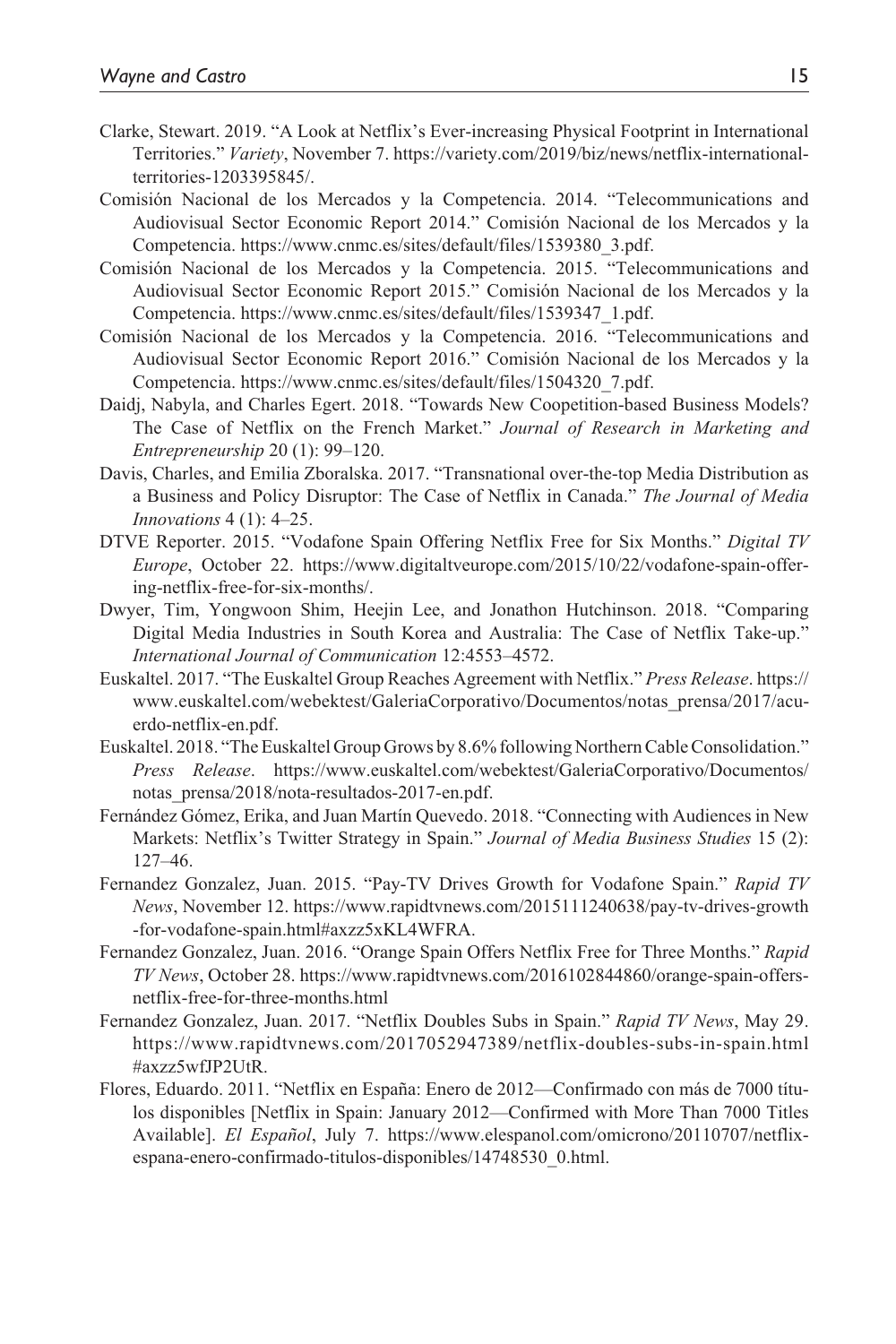- Foster, Alana. 2018. "'Partnerships' Are Key to Growth, Says Netflix." *IBC*, September 15. <https://www.ibc.org/publish/partnerships-are-key-to-growth-says-netflix/3237.article>.
- Globes Staff. 2017. "HOT to Rebrand as Altice." *Globes*, May 23. [https://en.globes.co.il/en/](https://en.globes.co.il/en/article-hot-to-rebrand-as-altice-1001189840) [article-hot-to-rebrand-as-altice-1001189840](https://en.globes.co.il/en/article-hot-to-rebrand-as-altice-1001189840).
- Globes Staff. 2018. "Partner TV Set to Surpass 50,000 Subscribers." *Globes*, January 14. [https://](https://en.globes.co.il/en/Partner-TV-set-to-surpass-50000-subscribers-did-1001219401) [en.globes.co.il/en/Partner-TV-set-to-surpass-50000-subscribers-did-1001219401.](https://en.globes.co.il/en/Partner-TV-set-to-surpass-50000-subscribers-did-1001219401)
- Gorospe, Pedro. 2017. "Euskaltel compra Telecable por 686 millones de euros en plena digestión de la gallega R [Euskaltel Buys Telecable for 686 Million Euros Whils Still Digesting the Galician R]." *El País*, May 16. [https://elpais.com/economia/2017/05/16/actu](https://elpais.com/economia/2017/05/16/actualidad/1494917215_170660.html)[alidad/1494917215\\_170660.html.](https://elpais.com/economia/2017/05/16/actualidad/1494917215_170660.html)
- Green, Jennifer. 2019. "How Spain Became a Case Study for the Global Streaming Wars." *The Hollywood Reporter*, August 26. [https://www.hollywoodreporter.com/news/how-spain](https://www.hollywoodreporter.com/news/how-spain-became-a-case-study-global-streaming-wars-1228873)[became-a-case-study-global-streaming-wars-1228873.](https://www.hollywoodreporter.com/news/how-spain-became-a-case-study-global-streaming-wars-1228873)
- Halbfinger, David M., and Isabel Kershner. 2018. "Israeli Law Declares the Country the 'Nation-state of the Jewish People.'" *The New York Times*, July 19. [https://www.nytimes.](https://www.nytimes.com/2018/07/19/world/middleeast/israel-law-jews-arabic.html) [com/2018/07/19/world/middleeast/israel-law-jews-arabic.html](https://www.nytimes.com/2018/07/19/world/middleeast/israel-law-jews-arabic.html).
- Hopewell, John. 2019. "Netflix Gooses Movistar+ Uptake in Spain." *Variety*, February 15. [https://](https://variety.com/2019/digital/global/netflix-gooses-movistar-uptake-spain-1203140898/) [variety.com/2019/digital/global/netflix-gooses-movistar-uptake-spain-1203140898/](https://variety.com/2019/digital/global/netflix-gooses-movistar-uptake-spain-1203140898/).
- Hot. 2016. "Hot Communication Systems LTD. Report for the Year 2015." [https://trade.bank](https://trade.bankleumi.co.il/TRADE/net/netutils/handlers/getetfpdf.ashx?FileId=156780&)[leumi.co.il/TRADE/net/netutils/handlers/getetfpdf.ashx?FileId=156780&.](https://trade.bankleumi.co.il/TRADE/net/netutils/handlers/getetfpdf.ashx?FileId=156780&)
- Jenner, Mareike. 2018. *Netflix and the Re-invention of Television*. London: Palgrave Macmillan.
- Kitain, Yonatan. 2019. "Globes Ranks Netflix as Israel's Top 2019 Brand." *Globes*, July 24. [https://en.globes.co.il/en/article-globes-ranks-netflix-as-israels-top-brand](https://en.globes.co.il/en/article-globes-ranks-netflix-as-israels-top-brand-in-2019-1001294809)[in-2019-1001294809.](https://en.globes.co.il/en/article-globes-ranks-netflix-as-israels-top-brand-in-2019-1001294809)
- Levy, Guy. 2016. "Netflix Has Begun Adding Hebrew Subtitles." *Ynet News*, June 26. [http://](http://www.ynetnews.com/articles/0,7340, L-4820691,00.html) [www.ynetnews.com/articles/0,7340, L-4820691,00.html.](http://www.ynetnews.com/articles/0,7340, L-4820691,00.html)
- Livingstone, Sonia. 2003. "On the Challenges of Cross-national Comparative Media Research." *European Journal of Communication* 18 (4): 477–500.
- Lobato, Ramon. 2019. *Netflix Nations: The Geography of Digital Distribution*. New York: New York University Press.
- Medina, Mercedes, Mónica Herrero-Subías, and Idoia Portilla. 2019. "The Evolution of the Pay TV Market and the Profile of the Subscribers." *Revista Latina de Comunicación Social* 74:1761–80.
- Meehan, Eileen. 1990. "Why We Don't Count: The Commodity Audience." In *Logics of Television: Essays in Cultural Criticism*, edited by Patricia Mellencamp, 117–37. Bloomington: Indiana University Press.
- Mullor, Mireia. 2018. "Netflix en Movistar: cuándo, cómo y cuánto" [Netflix in Movistar: When, How and for How Much]. *Esquire*, December 10. [https://www.esquire.com/es/actu](https://www.esquire.com/es/actualidad/tv/a25455874/netflix-movistar-cuanto-cuesta-pack-fusion-como-funciona/)[alidad/tv/a25455874/netflix-movistar-cuanto-cuesta-pack-fusion-como-funciona/](https://www.esquire.com/es/actualidad/tv/a25455874/netflix-movistar-cuanto-cuesta-pack-fusion-como-funciona/).
- Muñoz, Ramón. 2015. "Vodafone Teams Up with Netflix Ahead of October Launch in Spain." *El País*, September 2. [https://elpais.com/elpais/2015/09/01/inenglish/1441118162\\_938238.](https://elpais.com/elpais/2015/09/01/inenglish/1441118162_938238.html) [html.](https://elpais.com/elpais/2015/09/01/inenglish/1441118162_938238.html)
- Netflix. 2013. "Netflix Long Term View." https://www.netflixinvestor.com/ir-overview/longterm-view/default.aspx.
- Netflix. 2017. "Netflix Is Now Truly Israeli." *Press Release*. [https://media.netflix.com/en/](https://media.netflix.com/en/press-releases/netflix-is-now-truly-israeli-1) [press-releases/netflix-is-now-truly-israeli-1](https://media.netflix.com/en/press-releases/netflix-is-now-truly-israeli-1)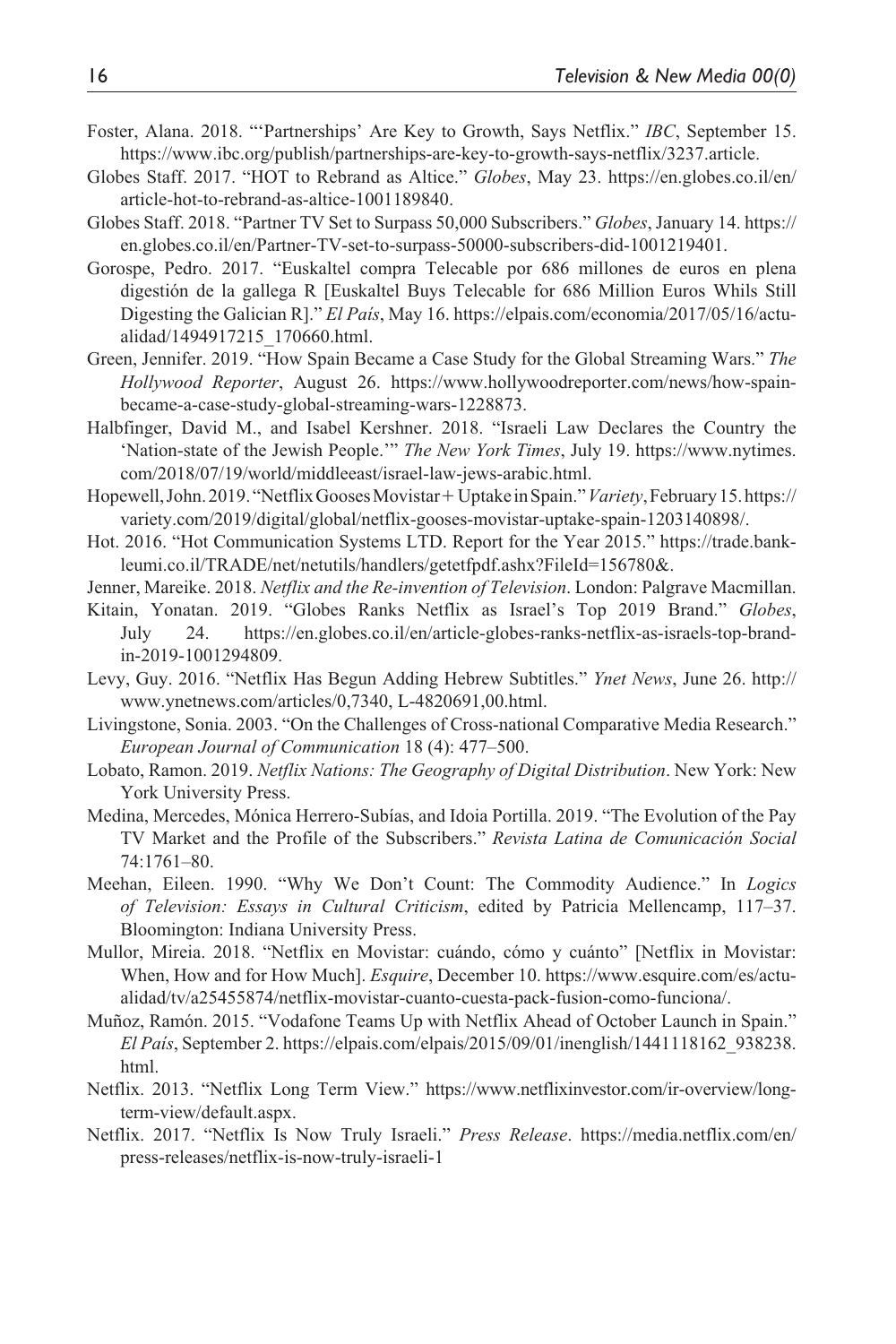- Netflix. 2019. "Netflix Third Quarter 2019 Earnings Interview." [https://s22.q4cdn.com](https://s22.q4cdn.com/959853165/files/doc_financials/quarterly_reports/2019/q3/Netflix-Inc.-Q3-2019-Earnings-Call-Oct-16-2019.pdf) [/959853165/files/doc\\_financials/quarterly\\_reports/2019/q3/Netflix-Inc.-Q3-2019-](https://s22.q4cdn.com/959853165/files/doc_financials/quarterly_reports/2019/q3/Netflix-Inc.-Q3-2019-Earnings-Call-Oct-16-2019.pdf) [Earnings-Call-Oct-16-2019.pdf](https://s22.q4cdn.com/959853165/files/doc_financials/quarterly_reports/2019/q3/Netflix-Inc.-Q3-2019-Earnings-Call-Oct-16-2019.pdf).
- Orange. 2016. "Investors Data Book." [https://www.orange.com/en/content/download/32853](https://www.orange.com/en/content/download/32853/965937/version/2/file/KPIs%203Q15%20VDEF.PDF) [/965937/version/2/file/KPIs%203Q15%20VDEF.PDF.](https://www.orange.com/en/content/download/32853/965937/version/2/file/KPIs%203Q15%20VDEF.PDF)
- Patten, Dominic. 2019. "Netflix Promises More Viewership Data as Part of Greater 'Transparency', Ted Sarandos Says." *Deadline*, April 16. [https://deadline.com/2019/04/net](https://deadline.com/2019/04/netflix-viewership-data-promise-ted-sarandos-umbrella-academy-q1-earnings-1202597103/)[flix-viewership-data-promise-ted-sarandos-umbrella-academy-q1-earnings-1202597103/](https://deadline.com/2019/04/netflix-viewership-data-promise-ted-sarandos-umbrella-academy-q1-earnings-1202597103/).
- Perez, Gad. 2014. "Cellcom Launches Internet TV for NIS 99 Monthly." *Globes*, December 29. [http://www.globes.co.il/en/article-cellcom-launches-tv-over-internet-for-nis-99-monthly](http://www.globes.co.il/en/article-cellcom-launches-tv-over-internet-for-nis-99-monthly-1000996674) [-1000996674.](http://www.globes.co.il/en/article-cellcom-launches-tv-over-internet-for-nis-99-monthly-1000996674)
- Rapid TV News Staff. 2015. "TV Business Juices Orange Third Quarter Revenue Growth." *Rapid TV News*, October 26. [https://www.rapidtvnews.com/2016102544828/tv-business](https://www.rapidtvnews.com/2016102544828/tv-business-juices-orange-third-quarter-revenue-growth.html#axzz4OH6dRxeR)[juices-orange-third-quarter-revenue-growth.html#axzz4OH6dRxeR.](https://www.rapidtvnews.com/2016102544828/tv-business-juices-orange-third-quarter-revenue-growth.html#axzz4OH6dRxeR)
- Rolfe, Pamela. 2015. "Netflix Launches in Spain with Star-studded Event." *The Hollywood Reporter*, October 20. [https://www.hollywoodreporter.com/news/netflix-launches-spain](https://www.hollywoodreporter.com/news/netflix-launches-spain-star-studded-833232)[star-studded-833232.](https://www.hollywoodreporter.com/news/netflix-launches-spain-star-studded-833232)
- Sanz, Esteve, and Thomas Crosbie. 2016. "The Meaning of Digital Platforms: Open and Closed Television Infrastructure." *Poetics* 55:76–89.
- Schejter, Amit. 2010. *Muting Israeli Democracy: How Media and Cultural Policy Undermine Free Expression*. Champaign: University of Illinois Press.
- Schejter, Amit, and Sahangshik Lee. 2007. "The Evolution of Cable Regulatory Policies and Their Impact: A Comparison of South Korea and Israel." *Journal of Media Economics* 20  $(1): 1-28.$
- Schejter, Amit, and Noam Tirosh. 2016. "Audio-visual Regulation Transition in Israel: A View from within." *International Journal of Digital Television* 7 (1): 39–63.
- Schejter, Amit, and Moran Yemini. 2015. "'A Time to Scatter Stones and a Time to Gather Them': Electronic Media Industries Concentration Trends in Israel 1984–2013." *Telecommunications Policy* 39 (2): 112–26.
- Shahaf, Sharon. 2016. "Decentring Innovation: The Israeli Television Industry and the Formatdriven Transnational Turn in Content Development." In *New Patterns in Global Television Formats*, edited by Karina Aveyard, Pia Majbritt Jensen, and Albert Moran, 245–262. Bristol: Intellect.
- Steemers, Jeanette. 2016. "International Sales of UK Television Content: Change and Continuity in 'the Space in between' Production and Consumption." *Television & New Media* 17 (8): 734–53.
- Tartaglione, Nancy. 2017. "Altice, Netflix Ink Multi-year Partnership For France, Israel and More." *Deadline*, June 12. [https://deadline.com/2017/06/altice-netflix-content-deal-france](https://deadline.com/2017/06/altice-netflix-content-deal-france-israel-portugal-dominican-republic-1202111551/)[israel-portugal-dominican-republic-1202111551/](https://deadline.com/2017/06/altice-netflix-content-deal-france-israel-portugal-dominican-republic-1202111551/).
- Telecompaper Staff. 2017. "Netflix Hits 1 Million Users in Spain." *Telecompaper*, November 17. [https://www.telecompaper.com/news/netflix-hits-1-million-users-in-spain-study–](https://www.telecompaper.com/news/netflix-hits-1-million-users-in-spain-study) 1220891.
- Telecompaper Staff. 2018. "Telefónica, Netflix Finalising Content Integration Deal." *Telecompaper*, January 29. [https://www.telecompaper.com/news/telefonica-netflix-finalis](https://www.telecompaper.com/news/telefonica-netflix-finalising-content-integration-deal-report)[ing-content-integration-deal-report](https://www.telecompaper.com/news/telefonica-netflix-finalising-content-integration-deal-report)–1229457.
- Telefónica. 2016. "Results January—December 2015." [https://www.telefonica.com/docu](https://www.telefonica.com/documents/162467/265875/rdos15t4-eng.pdf/76729a0d-64d7-46e5-b00a-29fed0a6f0bc)[ments/162467/265875/rdos15t4-eng.pdf/76729a0d-64d7-46e5-b00a-29fed0a6f0bc](https://www.telefonica.com/documents/162467/265875/rdos15t4-eng.pdf/76729a0d-64d7-46e5-b00a-29fed0a6f0bc).